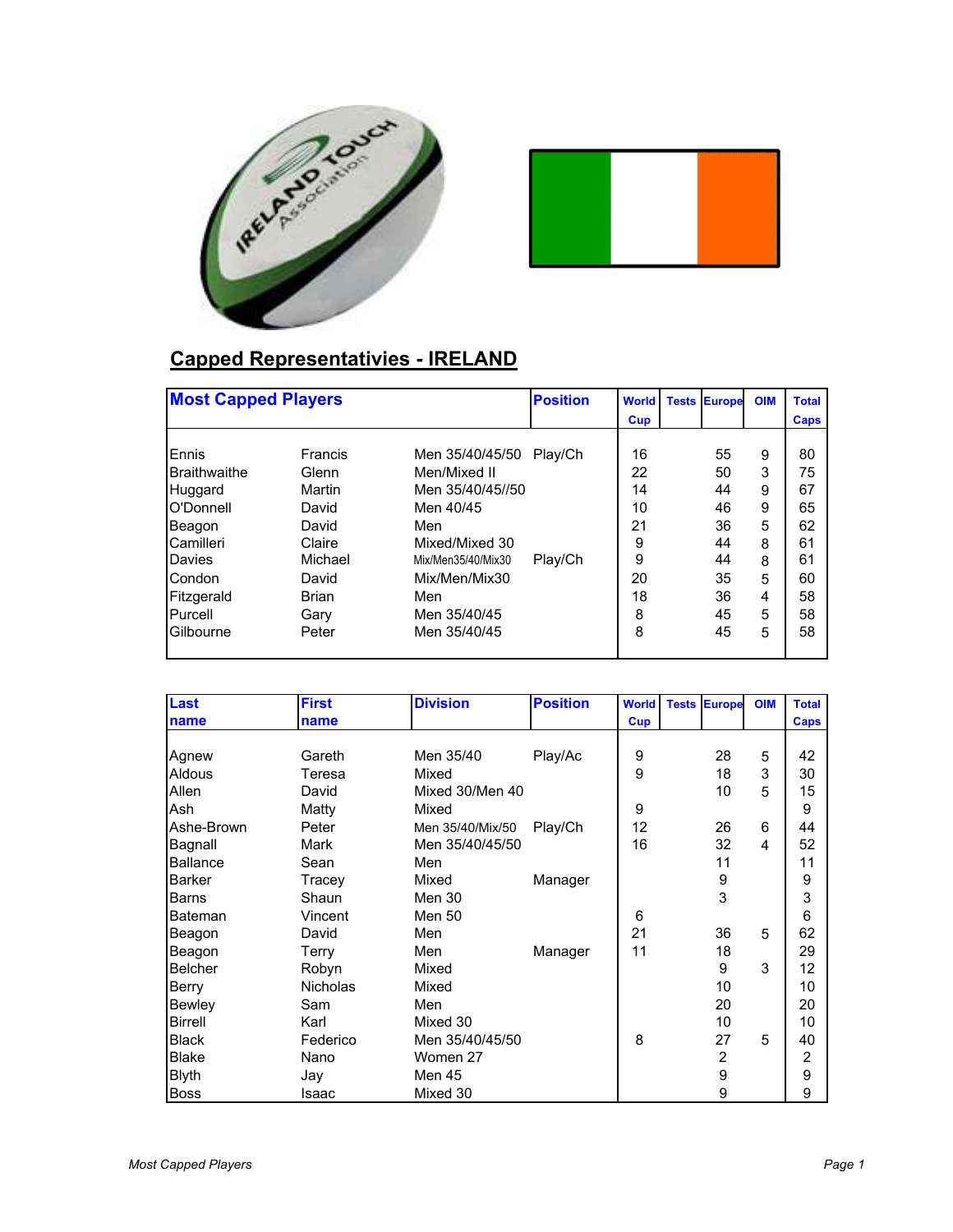| Last                    | <b>First</b>     | <b>Division</b>     | <b>Position</b> | <b>World</b>     | <b>Tests</b> | <b>Europe</b>  | <b>OIM</b>     | <b>Total</b>     |
|-------------------------|------------------|---------------------|-----------------|------------------|--------------|----------------|----------------|------------------|
| name                    | name             |                     |                 | <b>Cup</b>       |              |                |                | <b>Caps</b>      |
| <b>Boyce</b>            | Ellie            | Women               |                 |                  |              |                | 5              | 5                |
| <b>Bradley</b>          | Paul             | Mixed II/Men35/40   |                 | 9                |              | 36             | 8              | 53               |
| Braithwaithe            | Glenn            | Men/Mixed II        |                 | 22               |              | 50             | 3              | 75               |
| <b>Brennan</b>          | Dennis           | Mixed 30            |                 |                  |              |                | 3              | 3                |
| <b>Brennan</b>          | Jack             | Men                 |                 |                  |              | 16             | 5              | 21               |
| <b>Brown</b>            | Matt             | Men 35              |                 |                  |              |                | 5              | 5                |
| <b>Brown</b>            | Paul             | Men 40/50           | Play/Ch         | 21               |              | 30             | 4              | 55               |
|                         |                  |                     |                 |                  |              |                |                |                  |
| <b>Browne</b>           | Maebh            | Mixed               |                 |                  |              | $\overline{7}$ |                | 7                |
| <b>Browne</b>           | Paul             | Men                 | Coach           |                  |              | 11             |                | 11               |
| <b>Budd</b>             | Aoife            | Mixed/Mixed 30      |                 |                  |              | 23             | 5              | 28               |
| <b>Burke</b>            | <b>Brendan</b>   | Mixed 30            |                 |                  |              | 8              |                | 8                |
| <b>Burke</b>            | Eoin             | Men 35/Mix 30       |                 |                  |              | 18             | 5              | 23               |
| <b>Byrne</b>            | Alannah          | Women               |                 |                  |              |                | 5              | 5                |
| <b>Byrne</b>            | Eoin             | Men 35/40           |                 |                  |              | 24             | 4              | 28               |
| Caldwell                | Sebastian        | Men                 |                 | 11               |              | 21             | 5              | 37               |
| Callanan                | Paul             | Men 40              |                 |                  |              | 5              |                | 5                |
| Camilleri               | Claire           | Mixed/Mixed 30      |                 | 9                |              | 44             | 8              | 61               |
| Carey                   | Donncha          | Men 30              |                 |                  |              |                | 3              | 3                |
| Carroll                 | Liam             | Men 35/40           |                 |                  |              | 11             | 4              | 15               |
| Chou-Lee                | Jay              | Mixed               |                 |                  |              |                | 3              | 3                |
| Chou-Lee                | Joyce            | Mixed               |                 |                  |              | 9              |                | 9                |
| Claffey                 | Michelle         | Mixed 30            |                 |                  |              | 9              |                | 9                |
| Clancy                  | Dermot           | Men 30              |                 |                  |              |                | $\overline{4}$ | 4                |
| Clements                | Lee              | Mixed II            | Manager         |                  |              | 9              |                | 9                |
| Clinch                  | Harvey           | Men                 |                 |                  |              |                | 4              | 4                |
| Coen                    | Michelle         | Women 27            |                 |                  |              | 16             |                | 16               |
| Coffey                  | Matthew          | Men                 |                 |                  |              | $\overline{7}$ |                | $\overline{7}$   |
| Comerford               | Elizabeth        | Mixed               |                 |                  |              | 9              | 4              | 13               |
| Condon                  | David            | Mix/Men/Mix30       |                 | 20               |              | 35             | 5              | 60               |
| Conway                  | Fergus           | Men 35/40/45        |                 | 10               |              | 24             | 4              | 38               |
| Cooling                 | lain             | Mixed               | Ass Coach       |                  |              | 10             |                | 10               |
| Corcoran                | Johnny           | Men                 |                 |                  |              |                | 4              | 4                |
| Corcoran                | Maria            | Women 27            |                 |                  |              | 9              |                | 9                |
| Corcoran                | Nicola           | Wom/Wom27           | Play/Ac         |                  |              | 26             | 5              | 31               |
| Corcoran                | Nicola M         | Women 27            |                 |                  |              | 6              |                | 6                |
| Costello                | Ceire            | Mixed 30/Women      |                 |                  |              | $\overline{7}$ | 3              | 10               |
| Creig                   | Mike             | Mixed 30            |                 |                  |              |                | 4              | 4                |
| Cronly                  | <b>Brian</b>     | Men 40              |                 |                  |              | 5              |                |                  |
| Crossey                 | Lisa             | Women 27            |                 |                  |              | 9              |                | 5<br>9           |
| Cullen                  | Padraig          | Mixed II            |                 |                  |              | $\overline{7}$ |                | $\overline{7}$   |
| Cunningham              | Conor            | Men                 |                 |                  |              | 9              |                | $\boldsymbol{9}$ |
| Curran                  | Aaron            | Mixed               |                 |                  |              |                | 3              | 3                |
| Dalton                  |                  |                     |                 | 11               |              |                | 3              | 41               |
| Daly                    | Craig<br>Edwin   | Men/Mixed<br>Men 40 |                 |                  |              | 27             |                | 6                |
|                         |                  | <b>Men 35</b>       |                 | $\overline{7}$   |              | 6              | 4              | 20               |
| Darceaux                | Boris            |                     |                 |                  |              | 9              |                |                  |
| D'Arcy<br><b>Davies</b> | Shona<br>Michael | Mixed II            |                 | $\boldsymbol{9}$ |              | 7<br>44        |                | 7<br>61          |
|                         |                  | Mix/Men35/40/Mix30  | Play/Ch         |                  |              |                | 8              |                  |
| Dawson-Squibb           | John Joe         | Mixed               |                 |                  |              | 8              |                | 8                |
| De Paor                 | Caitriona        | Mixed 30            |                 |                  |              | 9              |                | 9                |
| De Paor                 | Catriona         | Wom/Wom27/Mix30     |                 |                  |              | 22             | 4              | 26               |
| Delaney                 | Susan            | Mix30/Wom/Wom27     |                 |                  |              | 28             | 5              | 33               |
| Dempsey                 | Bernie           | Women               |                 |                  |              | $\overline{7}$ | 5              | 12               |
| Dempsey                 | Ciaran           | Men 30/35           |                 |                  |              | 9              | 4              | 13               |
| Devitt                  | <b>Brian</b>     | Men                 |                 | 11               |              | 28             | 5              | 44               |
| Devitt                  | Eddie            | Mix/Men/Mix30       | Play/Ch         |                  |              | 35             | 8              | 43               |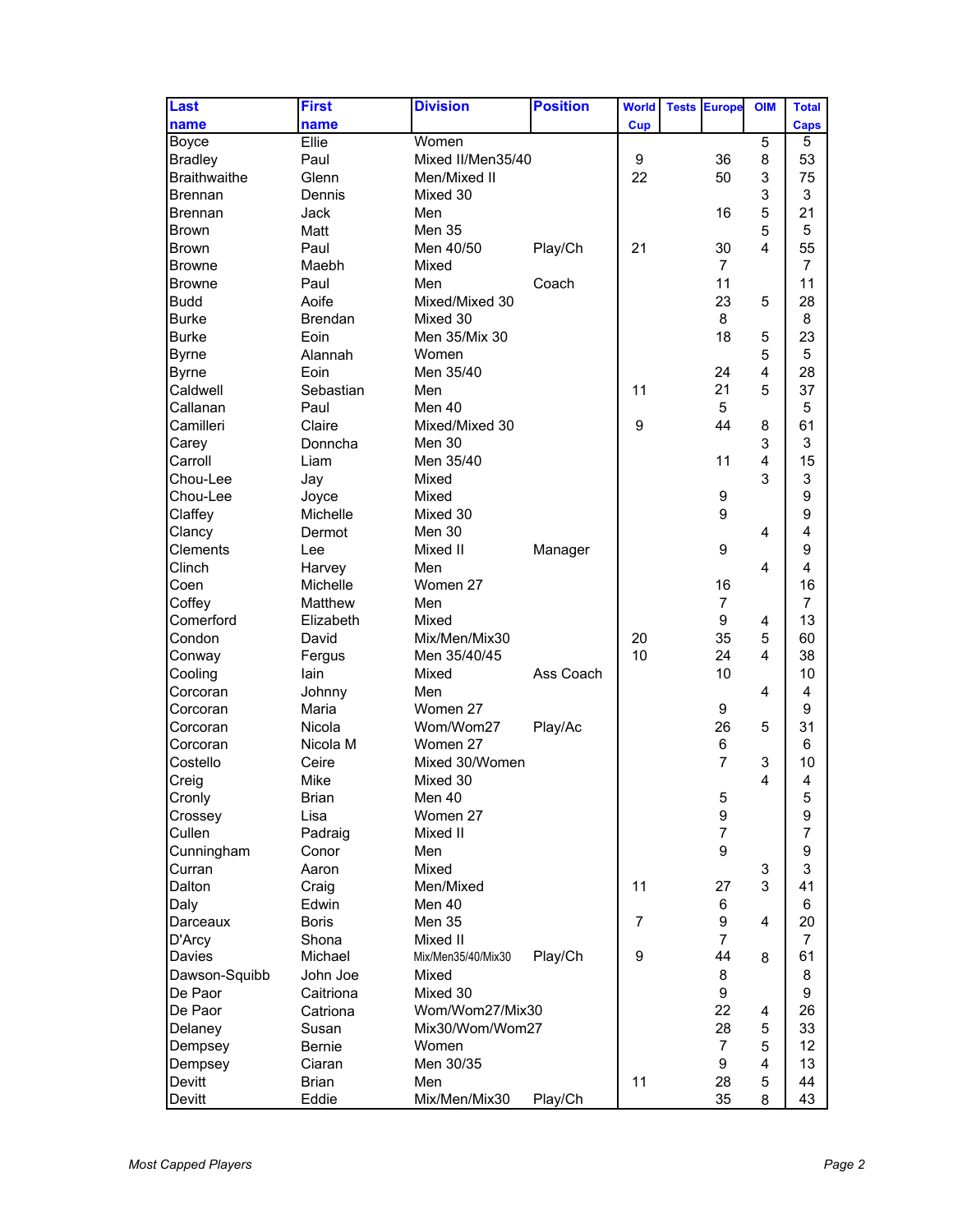| Last           | <b>First</b> | <b>Division</b>         | <b>Position</b> | <b>World</b>     | <b>Tests</b> | <b>Europe</b>    | <b>OIM</b>              | <b>Total</b>   |
|----------------|--------------|-------------------------|-----------------|------------------|--------------|------------------|-------------------------|----------------|
| name           | name         |                         |                 | <b>Cup</b>       |              |                  |                         | <b>Caps</b>    |
| Devlin         | Daragh       | Men                     |                 |                  |              | $\overline{9}$   |                         | 9              |
| Devlin         | Emerson      | Men 35                  |                 |                  |              | 9                |                         | 9              |
| Devlin         | Les          | Men 35/40               |                 |                  |              | 17               | 4                       | 21             |
| <b>Diplock</b> | Anna         | Wom/Mix30               | Play/Mgr        |                  |              | 17               |                         | 17             |
| Doherty        | Charlie      | <b>Men 50</b>           |                 | 6                |              |                  |                         | 6              |
| Dolgoruki      | Piotr        | Men 40                  |                 |                  |              | 9                |                         | 9              |
| Dowling        | David        | Men 35/40/45            |                 | 9                |              | 42               | 5                       | 56             |
| Dowling        | Simon        | Men 40                  |                 |                  |              | 9                |                         | 9              |
| Doyle          | Abigail      | Mix/Mix30/Wom27         |                 | 9                |              | 26               | 5                       | 40             |
| Doyle          | Christopher  | Men 35                  |                 | $\overline{7}$   |              |                  |                         | 7              |
| Doyle          | Kieran       | Men                     |                 | 11               |              |                  |                         | 11             |
| Eaton-Evans    | Jimmy        | Men 30                  |                 |                  |              | $\boldsymbol{9}$ |                         | 9              |
| Elliott        | Philip       | Men 40                  |                 |                  |              | 8                | 4                       | 12             |
| English        | Eavan        | Mix30/Wom/W27           |                 |                  |              | 27               | 5                       | 32             |
| Ennis          | Francis      | Men 35/40/45/50 Play/Ch |                 | 16               |              | 55               | 9                       | 80             |
| Ennis          | John         | Men                     |                 |                  |              | 11               |                         | 11             |
| <b>IEvans</b>  | Jason        | Mixed                   |                 |                  |              | 9                |                         | 9              |
| Fanning        | Garreth      | <b>Men 35</b>           |                 | 8                |              | 9                | 5                       | 22             |
| Farinella      | Joe          | Men 35                  |                 |                  |              |                  | 5                       | 5              |
| Fay            | Gemma        | Women 27                |                 |                  |              | 8                |                         | 8              |
| Finlay         | Scott        | Men                     |                 |                  |              | 9                |                         | 9              |
| Finn           | Aidan        | <b>Men 35</b>           |                 |                  |              |                  | 5                       | 5              |
| Fitzgerald     | Brian        | Men                     |                 | 18               |              | 36               | $\overline{\mathbf{4}}$ | 58             |
| Fitzgerald     | Marian       | Mixed II                |                 |                  |              | 7                |                         | 7              |
| Flynn          | Cian         | Men 30                  |                 |                  |              |                  | 4                       | 4              |
| Gallagher      | Ciara        | Women 27                |                 |                  |              | 11               |                         | 11             |
| Gannon         | Charles      | Men 40                  |                 |                  |              | 10               |                         | 10             |
| Gavin          | John         | Men                     |                 | 8                |              | 9                |                         | 17             |
| Gayle          | Robert       | Mixed II                |                 |                  |              | $\overline{7}$   |                         | 7              |
| Gaynor         | Sinead       | Mixed 30                |                 |                  |              | 10               |                         | 10             |
| Gibney         | Ronan        | Men 30                  |                 |                  |              | 9                | 4                       | 13             |
| Gilbourne      | Peter        | Men 35/40/45            |                 | 8                |              | 45               | 5                       | 58             |
| Gill           | Aisling      | Mixed                   |                 |                  |              | 10               |                         | 10             |
| Gill           | Jake         | Men                     |                 |                  |              | 8                |                         | 8              |
| Gilmer         | Daniel       | Men                     |                 |                  |              | 5                |                         | 5              |
| Gleeson        | Johnny       | Men 35/40               |                 | 9                |              | 24               | 4                       | 37             |
| Glenn          | Alan         | Men                     |                 | 8                |              | 17               | 3                       | 28             |
| Glenn          | Garry        | Men                     | Am/Coach        | 11               |              | 9                |                         | 20             |
| Gorman         | Eimear       | Mixed 30                |                 |                  |              | 9                | 5                       | 14             |
| Gorman         | James        | Men35/40//Mix30 Play/Ac |                 | 9                |              | 29               | 5                       | 43             |
| Gray           | David        | Men 40/50               |                 | 3                |              | $\overline{4}$   |                         | $\overline{7}$ |
| Greene         | Devin        | Mixed/Mixed 30          |                 |                  |              | 35               | 5                       | 40             |
| Griffin        | Robert       | Men                     |                 |                  |              | $\overline{7}$   |                         | $\overline{7}$ |
| Gunning        | <b>Brian</b> | Mixed                   |                 | 9                |              |                  |                         | 9              |
| Hall           | Elaine       | Women 27                |                 |                  |              | 8                |                         | 8              |
| Hanaghan       | Lucie        | Women                   |                 |                  |              |                  | 5                       | 5              |
| Hanby          | Louise       | Women                   |                 |                  |              |                  | 5                       | 5              |
| <b>Hankins</b> | Timothy      | Men35/40/Mix30          |                 |                  |              | 16               | 5                       | 21             |
| Hannon         | Sarah Jane   | Women 27                |                 |                  |              | $\mathbf 1$      |                         | 1              |
| Haugh          | Alan         | Men 30                  |                 |                  |              | 9                | 4                       | 13             |
| Hayes          | Stephen      | Men 40                  |                 | $\boldsymbol{9}$ |              |                  |                         | 9              |
| Herangi        | Peter        | Mixed                   |                 |                  |              | $\overline{7}$   | 3                       | 10             |
| Hickey         | Rory         | Men 35/50/40            | Mx Ch           | 11               |              | 36               | 5                       | 52             |
| Hogan          | Niamh        | Women                   |                 |                  |              | $\overline{7}$   | 4                       | 11             |
| Homer          | Clayton      | Men 35                  |                 | $\overline{7}$   |              | 9                |                         | 16             |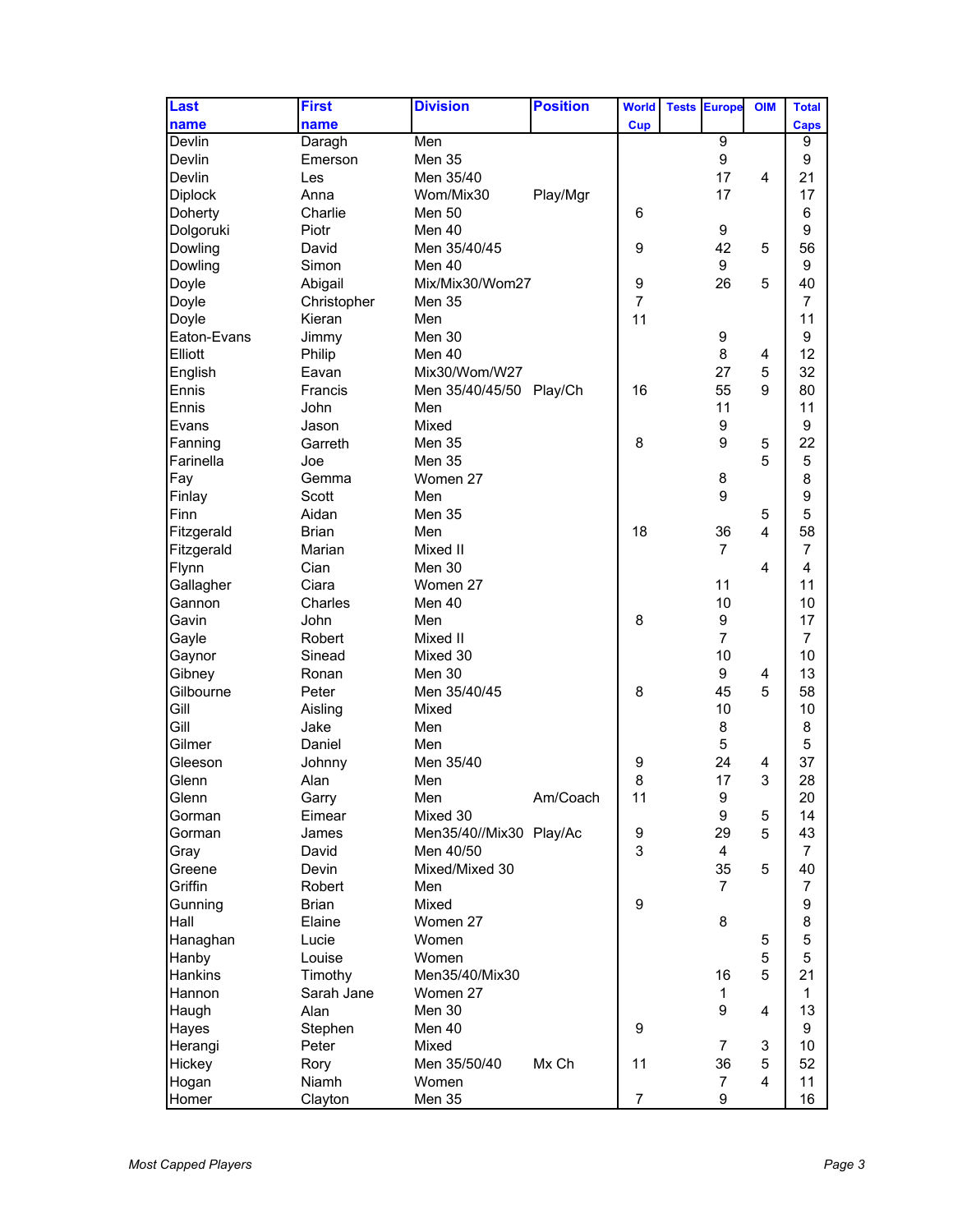| Last             | <b>First</b>    | <b>Division</b>  | <b>Position</b> | <b>World</b>     | <b>Tests</b> | <b>Europe</b>  | <b>OIM</b>     | <b>Total</b>   |
|------------------|-----------------|------------------|-----------------|------------------|--------------|----------------|----------------|----------------|
| name             | name            |                  |                 | <b>Cup</b>       |              |                |                | <b>Caps</b>    |
| Huggard          | Martin          | Men 35/40/45//50 |                 | 14               |              | 44             | 9              | 67             |
| Huxham           | Julie           | Mixed 30/Women   |                 |                  |              | 10             | 5              | 15             |
| Irwin            | Dara            | Men 40           |                 |                  |              | 11             |                | 11             |
| Ilszeham         | Al Jeffery Mohd | Men              |                 | 19               |              | 17             | 4              | 40             |
| Jackman          | Erik            | Mixed            |                 |                  |              | 9              | 3              | 12             |
| Jenkinson        | Anne-Marie      | Mixed 30         |                 |                  |              | 5              |                | 5              |
| <b>Johnson</b>   | Sven            | Men              |                 | $\boldsymbol{9}$ |              |                |                | 9              |
| Jones            | Jonathan        | Men 40           |                 |                  |              | 10             |                | 10             |
| Jones            | Michael         | Men              |                 | 11               |              | 5              |                | 16             |
| Joyce            | Anthea          | Mix30/Wom/W27    |                 |                  |              | 37             | 4              | 41             |
| Kavanagh         | Mark            | Men              |                 |                  |              | 9              |                | 9              |
| Keane            | Declan          | Men 30/Mix 30    |                 |                  |              | 26             |                | 26             |
| Keane            | Jason           | Men 40           |                 |                  |              | 11             |                | 11             |
| Kehoe            | David           | Men              |                 |                  |              | 9              | 4              | 13             |
| Kelly            | Adam            | Men              |                 |                  |              | 9              |                | 9              |
| Kelly            | Emer            | Women 27         |                 |                  |              | 10             |                | 10             |
| Kelly            | Luke            | Mixed            |                 |                  |              | 9              |                | 9              |
| Kelly            | Niamh           | Mixed/Mixed 30   |                 | 9                |              | 18             | $\overline{4}$ | 31             |
| Kennelly         | <b>Brendan</b>  | Men 35/Tour      | Manager         |                  |              | 14             |                | 14             |
| Kennerson        | Matt            | Men              |                 |                  |              | 11             |                | 11             |
| Keogh            | <b>Barry</b>    | Men 40/45        |                 | 6                |              | 28             |                | 34             |
| Kidney           | Diarmuid        | Men              |                 |                  |              | 11             |                | 11             |
| Kift             | Edden-John      | Mixed            |                 |                  |              | 3              |                | 3              |
| Langford         | Andy            | Mixed/Mixed 30   |                 |                  |              | 34             | 5              | 39             |
| Langford (Flood) | Eleanor         | Mix30/Wom/W27    |                 |                  |              | 27             | 5              | 32             |
| Lavery           | Ralph           | Men              | Ass Coach       |                  |              | 11             |                | 11             |
| Leach            | Grainne         | Men 40           | Manager         | 10               |              | 8              |                | 18             |
| Leung            | <b>Nicholas</b> | Men/Mixed        |                 | 9                |              | 42             | 5              | 56             |
| Leveau           | <b>Brian</b>    | Men              |                 | 20               |              | 27             | 4              | 51             |
| Lindsay          | Matt            | Mixed            |                 |                  |              | 6              |                | 6              |
| Luttig           | Albert          | Men              |                 |                  |              | 8              | 4              | 12             |
| Luttig           | Esther          | Women 27         |                 |                  |              | 8              |                | 8              |
| MacHale          | Jenny           | Mixed/Women 27   |                 | 6                |              | 9              |                | 15             |
| Madden           | Luke            | Men              |                 |                  |              | 9              |                | 9              |
| Madden           | Marcus          | Mixed/Mixed 30   |                 |                  |              | 8              | 3              | 11             |
| Mannion          | Carmel          | Women/Women 27   |                 |                  |              | $\overline{7}$ | 5              | 12             |
| Markland         | Colleen         | Women 27         |                 |                  |              | 16             |                | 16             |
| Masterson        | Kevin           | Men              |                 | 21               |              | 9              | 5              | 35             |
| Mays             | Andrew          | Men              |                 |                  |              | $\overline{7}$ |                | $\overline{7}$ |
| McAleese         | Eamon           | Men              |                 | 20               |              | 9              |                | 29             |
| <b>McAlister</b> | Damien          | Men 40           |                 |                  |              | 10             |                | 10             |
| <b>McAllion</b>  | Seamus          | Men 40           |                 | 10               |              |                | 4              | 14             |
| <b>McAteer</b>   | Claire          | Mixed 30         |                 |                  |              | 9              |                | 9              |
| <b>McBride</b>   | Paul            | Men 50           |                 | 3                |              |                |                | 3              |
| McCaffrey        | Aisling         | Women 27         |                 |                  |              | 10             |                | 10             |
| McCall           | James           | Men 40           |                 |                  |              | 16             |                | 16             |
| <b>McCarthy</b>  | Aoife           | Mixed II         |                 |                  |              | $\overline{7}$ |                | $\overline{7}$ |
| <b>McCarthy</b>  | Jack            | Men              |                 | 10               |              | 9              |                | 19             |
| <b>McCloy</b>    | Tobin           | Men 30           |                 |                  |              |                | 4              | 4              |
| McDonnell        | Jenny           | Women/Wom 27     |                 |                  |              | 26             |                | 26             |
| McDowell         | Jenny           | Mixed            |                 |                  |              |                | 3              | 3              |
| <b>McGinty</b>   | Fiona           | Mixed/Mixed II   | Mgr/Play        | 9                |              | 15             |                | 24             |
| McGreal          | Aoife           | Women 27         |                 |                  |              | 6              |                | 6              |
| McKay            | Hannah          | Women/Mixed      |                 |                  |              | 10             | 5              | 15             |
| McKenna          | John            | Men 50           |                 | 4                |              |                |                | 4              |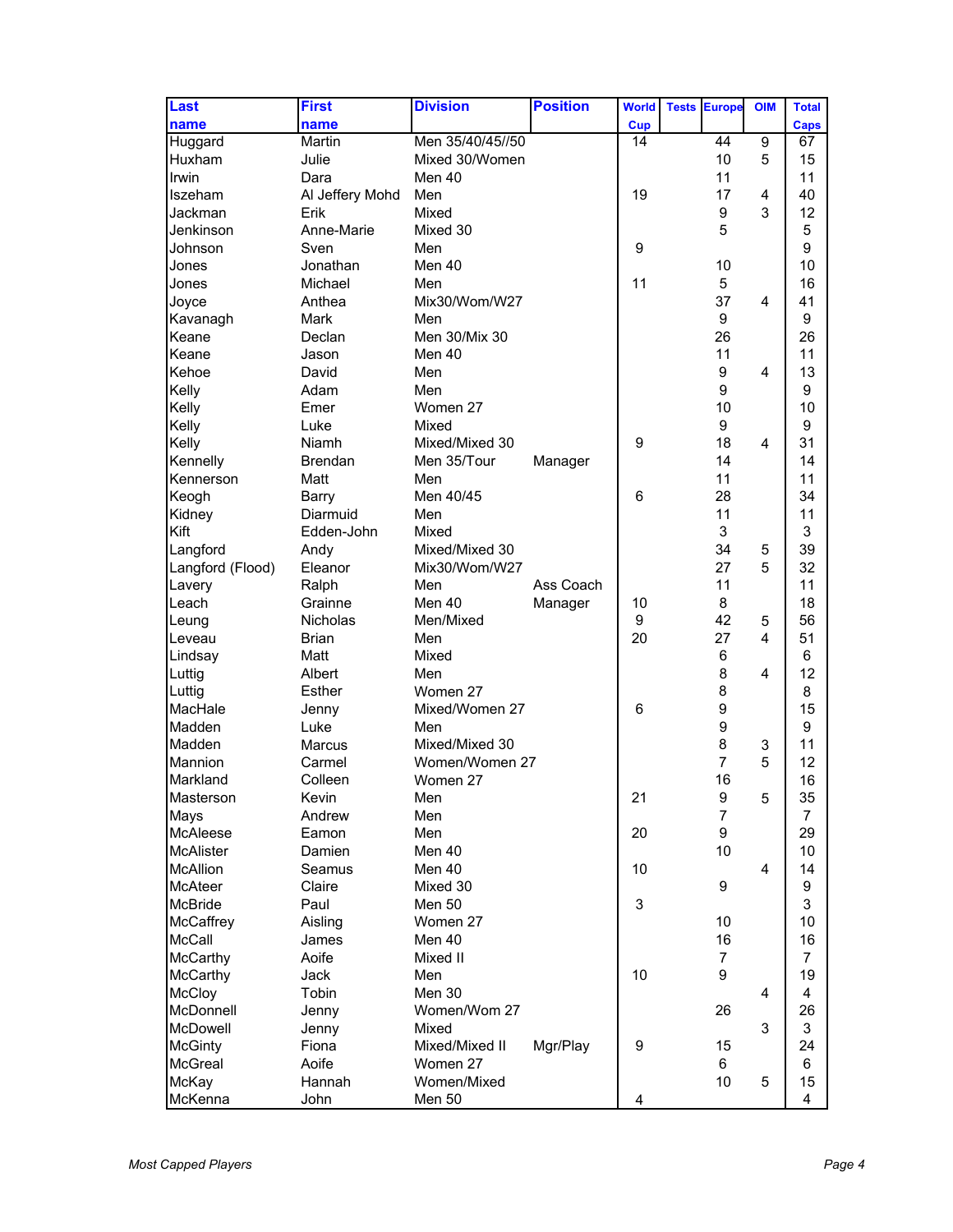| Last           | <b>First</b> | <b>Division</b>            | <b>Position</b> | <b>World</b>   | <b>Tests Europe</b> | <b>OIM</b>     | <b>Total</b>   |
|----------------|--------------|----------------------------|-----------------|----------------|---------------------|----------------|----------------|
| name           | name         |                            |                 | <b>Cup</b>     |                     |                | <b>Caps</b>    |
| McKenna        | Simon        | Men 40                     |                 | 10             | 15                  |                | 25             |
| McLachlan      | Ashley       | Mixed/Mixed 30             |                 | 9              | 19                  | 3              | 31             |
| McMullen       | Fraser       | Men                        |                 | 9              | 25                  |                | 34             |
| McNamara       | Philip       | Men 30                     |                 |                | 8                   |                | 8              |
| McVeigh        | Cahal        | Men 30                     |                 |                | 8                   | 4              | 12             |
| Milne          | Jonathon     | Mixed                      |                 | 9              |                     |                | 9              |
| Moran          | Paul         | Men 40                     |                 |                | 5                   |                | 5              |
| Morton         | Edward       | Men 35/40                  |                 |                | 18                  |                | 18             |
| <b>Moss</b>    | Andrew       | Men 35/40                  |                 | 6              | 15                  | 9              | 30             |
| Mulcahy        | Michelle     | Women/Wom 27               |                 |                | 27                  |                | 27             |
| Mullee         | Lisa         | Women                      |                 |                | $\overline{7}$      |                | 7              |
| Muller         | Greg         | Men 30/40                  | W27 Ch          |                | 29                  |                | 29             |
| Murphy         | Eileen       | Women 27                   |                 |                | 8                   |                | 8              |
| Murray         | <b>Brian</b> | Mix30/Men40/45/50 Play/Mgr |                 | 6              | 30                  |                | 36             |
| Murray         | <b>Myles</b> | Men                        |                 |                | 9                   | 5              | 14             |
| Naoupu         | Sene         | Mixed 30                   |                 |                | 9                   |                | 9              |
| Nathan Patuawa | Aroha        | Mixed                      |                 | 3              | 9                   | 3              | 15             |
| Neale          | Simon        | Mixed II/Mixed             |                 |                | 16                  |                | 16             |
| Neiland        | David J      | Men 40/45                  |                 |                | 16                  |                | 16             |
| Neiland        | Robin        | Men                        |                 |                | 8                   |                | 8              |
| Newell         | Neasa        | Women 27                   |                 |                | $\overline{7}$      |                | $\overline{7}$ |
| Ngawini        | <b>Billy</b> | Mixed 30                   | Play Ch         |                | 17                  |                | 17             |
| Noble          | <b>Bryan</b> | Men 30/35/40/45/50         |                 | 6              | 30                  | 3              | 39             |
| Nolan          | Anthony      | Men 40                     |                 |                | 11                  |                | 11             |
| Nolan          | John         | <b>Men 50</b>              |                 | 6              |                     |                | 6              |
| Noonan         | Miriam       | Women 27                   |                 |                | 11                  |                | 11             |
| O'Byrne        | Deanna       | Mixed/Mix 30               |                 |                | 18                  | 5              | 23             |
| O'Byrne        | Emma         | Mixed                      |                 |                | 9                   |                | 9              |
| O'Brien        | Jerry        | Men 40/50                  | Player/Mgr      | 4              | 5                   |                | 9              |
| O'Byrne        | Emma         | Mixed 30                   |                 |                | 6                   | $\overline{7}$ | 13             |
| O'Byrne        | Katie        | Mixed/Women                |                 |                | 24                  | 8              | 32             |
| O'Cleirigh     | Colm         | Mixed                      |                 |                |                     | 3              | 3              |
| O'Connell      | <b>Ben</b>   | Men                        |                 |                | $\mathbf{1}$        |                | 1              |
| O'Connor       | Clive        | Men 35/40                  |                 |                | 11                  |                | 11             |
| O'Connor       | Denis        | Men 30/40                  |                 |                | 18                  | $\overline{4}$ | 22             |
| O'Connor       | Stephen      | Men                        |                 | $\overline{7}$ | 9                   |                | 16             |
| O'Dea          | Liam         | Men                        |                 |                |                     | 4              | 4              |
| O'Donnell      | David        | Men 40/45                  |                 | 10             | 46                  | 9              | 65             |
| O'Donnell      | James        | Men                        |                 | 11             | $\overline{7}$      |                | 18             |
| O'Donnell      | Joseph       | Men/Mixed                  |                 |                | 18                  |                | 18             |
| O'Flanagan     | Oliver       | Men 40                     | Manager         |                | 6                   |                | 6              |
| O'Hanlon       | Catherine    | Women 27                   |                 |                | 6                   |                | 6              |
| O'Hanrahan     | Eamonn       | Men 35                     |                 |                |                     | 5              | 5              |
| O'Hara         | Linda        | Mixed                      |                 |                | 9                   |                | 9              |
| O'Hegarty      | Rachael      | Mixed                      |                 |                | 10 <sup>1</sup>     |                | 10             |
| O'Loughlin     | Diarmuid     | Men 35/40                  |                 |                | 11                  |                | 11             |
| O'Malley       | Emer         | Mixed/Mixed 30             |                 |                | 33                  | 5              | 38             |
| O'Malley       | lan          | Men35/40/Mix/Mix30         |                 | 9              | 34                  | 5              | 48             |
| O'Malley       | Shane        | Men 30                     |                 |                |                     | $\overline{4}$ | 4              |
| O'Neill        | Jane         | Mixed                      |                 |                |                     | 3              | 3              |
| O'Neill        | Shane        | Men                        |                 |                | 9                   |                | 9              |
| O'Nuallain     | Kelan        | Men                        |                 |                | 9                   |                | 9              |
| O'Riordan      | Alan         | Men 30/40                  | Play Ch         |                | 19                  | 4              | 23             |
| O'Sullivan     | Killian      | Men                        |                 |                | 9                   |                | 9              |
| O'Sullivan     | Patrick      | Men 30/40                  |                 |                | 20                  | 4              | 24             |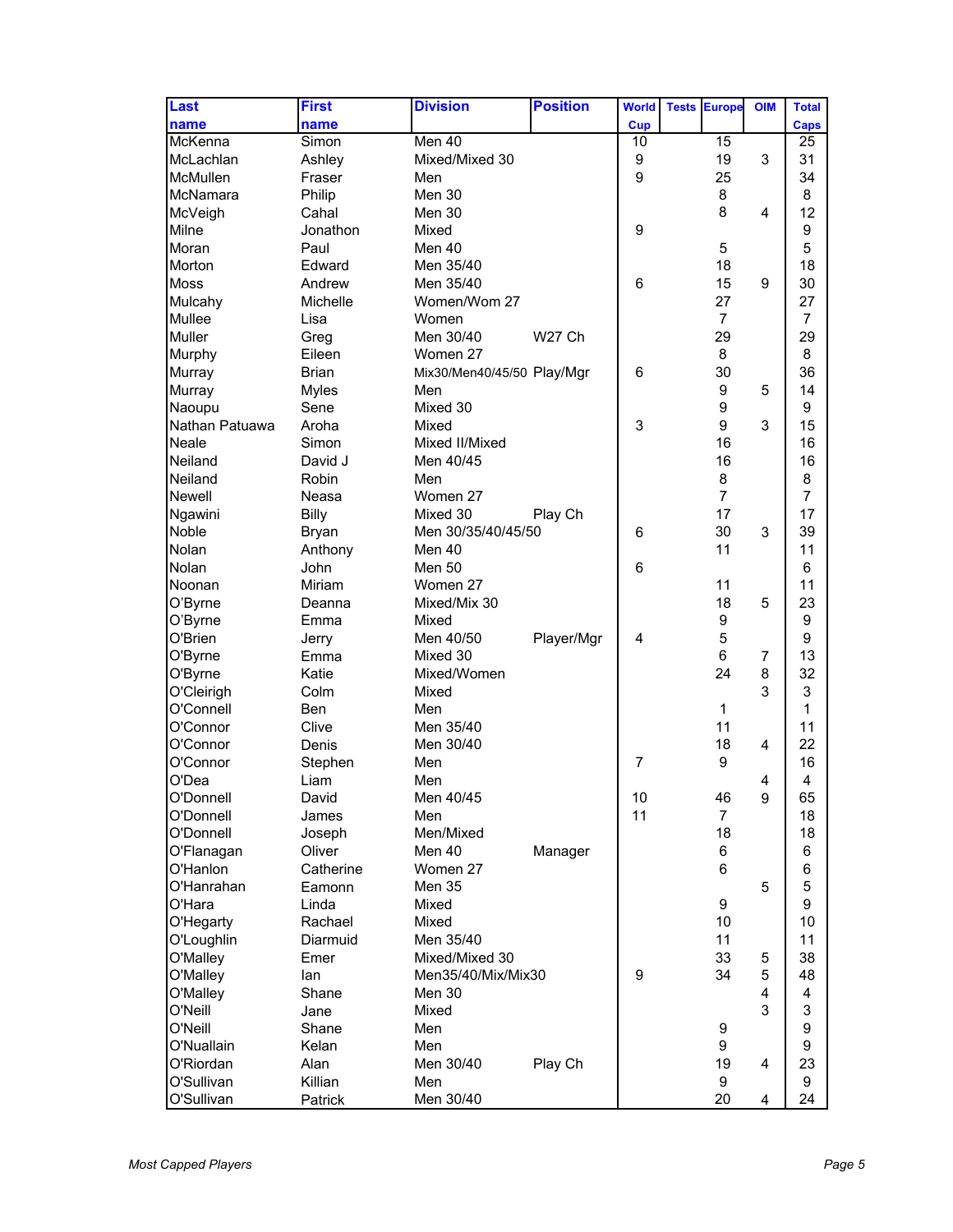| Last            | <b>First</b> | <b>Division</b> | <b>Position</b> | <b>World</b> | <b>Tests Europe</b> | <b>OIM</b> | <b>Total</b>   |
|-----------------|--------------|-----------------|-----------------|--------------|---------------------|------------|----------------|
| name            | name         |                 |                 | <b>Cup</b>   |                     |            | <b>Caps</b>    |
| O'Sullivan      | William      | Men             |                 |              | 8                   |            | 8              |
| Parker          | Jason        | Mixed           |                 |              | 9                   |            | 9              |
| Pelosi          | Gerard       | Men 35/40/45    |                 | 6            | 27                  | 5          | 38             |
| Phelan          | Mark         | Men             |                 |              | 11                  |            | 11             |
| Phelan          | Rebecca      | Mixed           |                 |              | 9                   |            | 9              |
| Picard          | Claire       | Women 27        |                 |              | $\overline{7}$      |            | 7              |
| Player          | Helen        | Mixed II        |                 |              | $\overline{7}$      |            | $\overline{7}$ |
| Pogatchnik      | David        | Mixed           |                 |              | 9                   |            | 9              |
| Pollard         | Emily        | Women 27        |                 |              | 10                  |            | 10             |
| Poortenga       | Laura        | Women 27        |                 |              | 9                   |            | 9              |
| Porter          | Ben          | Mixed           |                 |              | 8                   |            | 8              |
| Purcell         | Gary         | Men 35/40/45    |                 | 8            | 45                  | 5          | 58             |
| Purcell         | Kevin        | Men             |                 |              | 8                   |            | 8              |
| Radzeviciute    | Eiva         | Mixed II        |                 |              | $\overline{7}$      |            | $\overline{7}$ |
| Reamsbottom     | David        | Men             |                 | 9            |                     |            | 9              |
| Reville         | Mairead      | Women           |                 |              | 8                   |            | 8              |
| Rogers          | Graham       | Mixed           |                 |              | 9                   |            | 9              |
| Roopnarinesingh | Ryan         | Men             |                 |              | 19                  |            | 19             |
| Rosser          | Tania        | Mixed 30        |                 |              | 17                  |            | 17             |
| Rossi           | Gareth       | Men             |                 | 11           | 26                  |            | 37             |
| Ruddy           | Laura        | Women/Wom 27    |                 |              | 17                  |            | 17             |
| <b>Rudwick</b>  | Kate         | Mixed II        |                 |              | $\overline{7}$      |            | $\overline{7}$ |
| Schulze         | Carl         | Mixed           |                 |              | 9                   |            | 9              |
| Selby           | Andrew       | Men 40          |                 |              | 16                  |            | 16             |
| Shore           | David        | Mixed           |                 |              | $\overline{7}$      | 3          | 10             |
| Simpson         | Nathan       | Mixed           |                 |              | 18                  |            | 18             |
| Slack           | Conor        | Men 30/40       | W27 Ch          |              | 23                  | 4          | 27             |
| Smit            | Roelie       | Mixed 30        |                 |              |                     | 5          | 5              |
| Smit            | Roelof       | Men 40          |                 |              | 5                   |            | 5              |
| Smith           | <b>Barry</b> | <b>Men 35</b>   |                 |              |                     | 4          | 4              |
| Smith           | Dawn         | Mixed/Wom 27    |                 |              | 25                  | 5          | 30             |
| Smith           | Mark         | Men             |                 |              | 9                   |            | 9              |
| Smith           | Roelie       | Men 35/Mix 30   |                 | 9            | 10                  |            | 19             |
| Smyth           | Maxine       | Mixed 30/Women  |                 |              | 9                   | 4          | 13             |
| Speedy          | Adrienne     | Mixed II        |                 |              | $\overline{7}$      |            | 7              |
| Speer           | Rachel       | Mixed           |                 |              | 8                   |            | 8              |
| Springer        | Richard      | Men             | Play/Ac         | 11           | 18                  |            | 29             |
| Steele          | Michael      | Men 40          |                 |              | $\overline{7}$      |            | 7              |
| <b>Stiles</b>   | Kevin        | Men 40          |                 | 10           | $\boldsymbol{9}$    | 4          | 23             |
| Sullivan        | Richard      | Men             |                 |              | 9                   |            | 9              |
| Sweeney         | Aiden        | Men 40/50       | Ch/Mgr          | 16           |                     |            | 16             |
| Sweeney         | <b>Brian</b> | Men 35/40       |                 | 6            | 18                  | 4          | 28             |
| Swords          | Shane        | Mixed 30/Men 35 |                 |              | 9                   | 5          | 14             |
| Tansey          | Sana         | Women 27        | Manager         |              | 8                   |            | 8              |
| Tatham          | Amy          | Women 27        |                 |              | 17                  |            | 17             |
| Tau             | Shannon      | Mixed           |                 |              | 18                  |            | 18             |
| Tomare          | Marty        | Men 35          |                 |              |                     | 5          | 5              |
| Tracey          | Howard       | Men 35/40       |                 | 10           | 18                  | 4          | 32             |
| Troy            | Stephen      | Mixed           |                 |              | 10                  |            | 10             |
| Tualega         | Pourmare     | <b>Men 35</b>   |                 |              |                     | 4          | 4              |
| Tuataga         | Christina    | Mix/Wom/Mix30   | Play/Coach      | 9            | 36                  | 5          | 50             |
| Tuffy           | Eamonn       | Men 50          |                 | 5            |                     |            | 5              |
| Turner          | <b>Mark</b>  | Mixed           |                 | 9            |                     |            | 9              |
| Tuwairua        | Divinia      | Mixed           |                 |              | $\overline{7}$      |            | $\overline{7}$ |
| Vaevaemaki      | Karina       | Mixed           |                 |              | 9                   |            | 9              |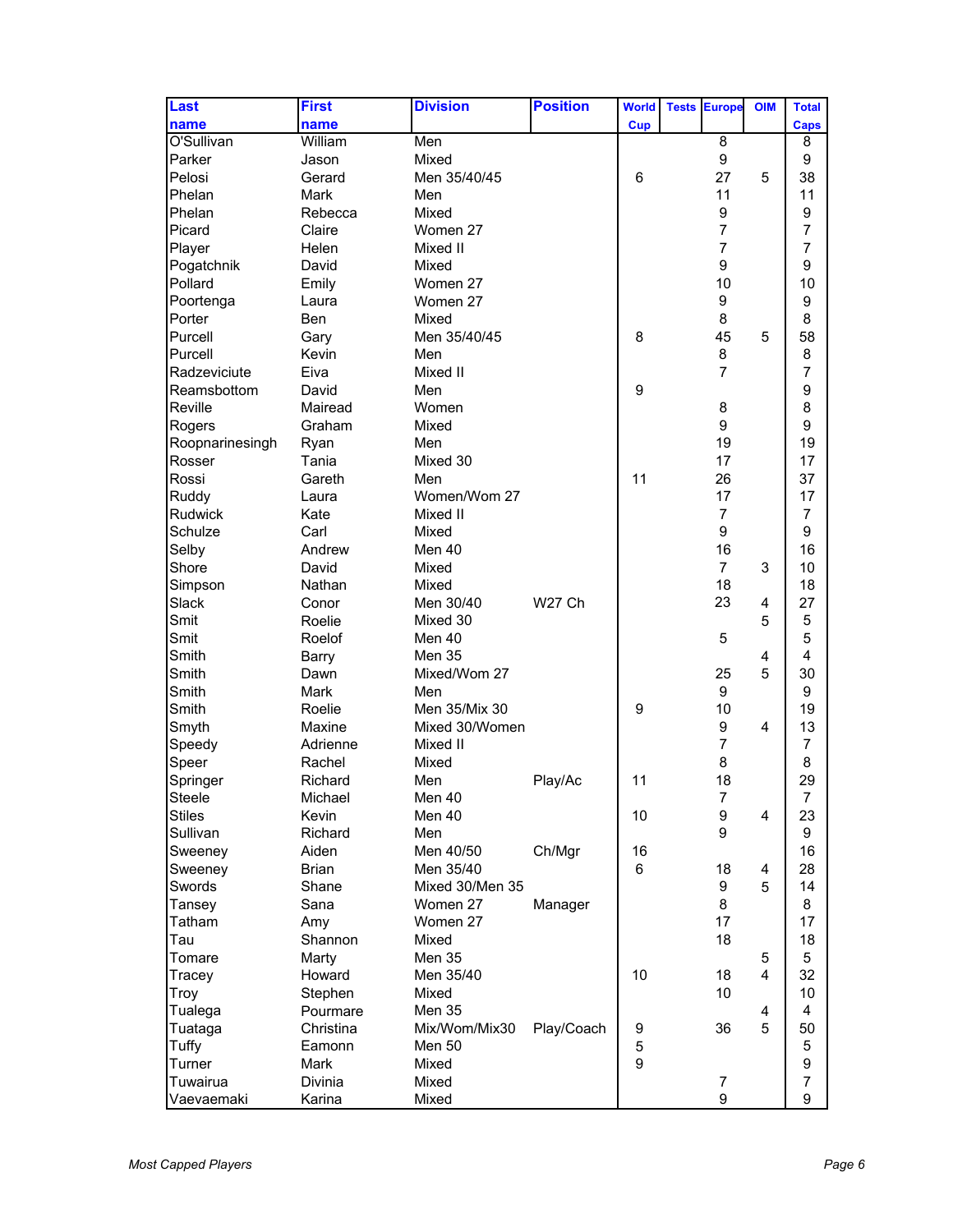| <b>Last</b>      | <b>First</b> | <b>Division</b> | <b>Position</b> | <b>World</b> | <b>Tests Europe</b> | <b>OIM</b> | <b>Total</b> |
|------------------|--------------|-----------------|-----------------|--------------|---------------------|------------|--------------|
| <b>name</b>      | name         |                 |                 | Cup          |                     |            | <b>Caps</b>  |
| Wall             | Ruth         | Mix30/Wom       | Play/Coach      |              | 18                  |            | 18           |
| Wason            | Sean         | Mixed           |                 |              |                     | 3          | 3            |
| White            | David        | Men 30          |                 |              | 9                   | 4          | 13           |
| White            | Lucianne     | Women           |                 |              |                     | 3          | 3            |
| Whitty           | <b>Rob</b>   | Men 40          |                 |              | 5                   |            | 5            |
| Wills            | Michael      | Mixed/Mixed 30  |                 | 9            | 9                   | 5          | 23           |
| <b>Woolfield</b> | Mark         | Men/Mix 30      | Play/Coach      | 11           | 20                  | 5          | 36           |
| Wrafter          | Sue          | Women 27        |                 |              |                     |            |              |
| Wyer             | Kevin        | Men 40          |                 |              |                     |            |              |
| Zarpellon        | Stephano     | Men 35          | Manager         | 9            |                     |            | 9            |
|                  |              |                 |                 |              |                     |            |              |

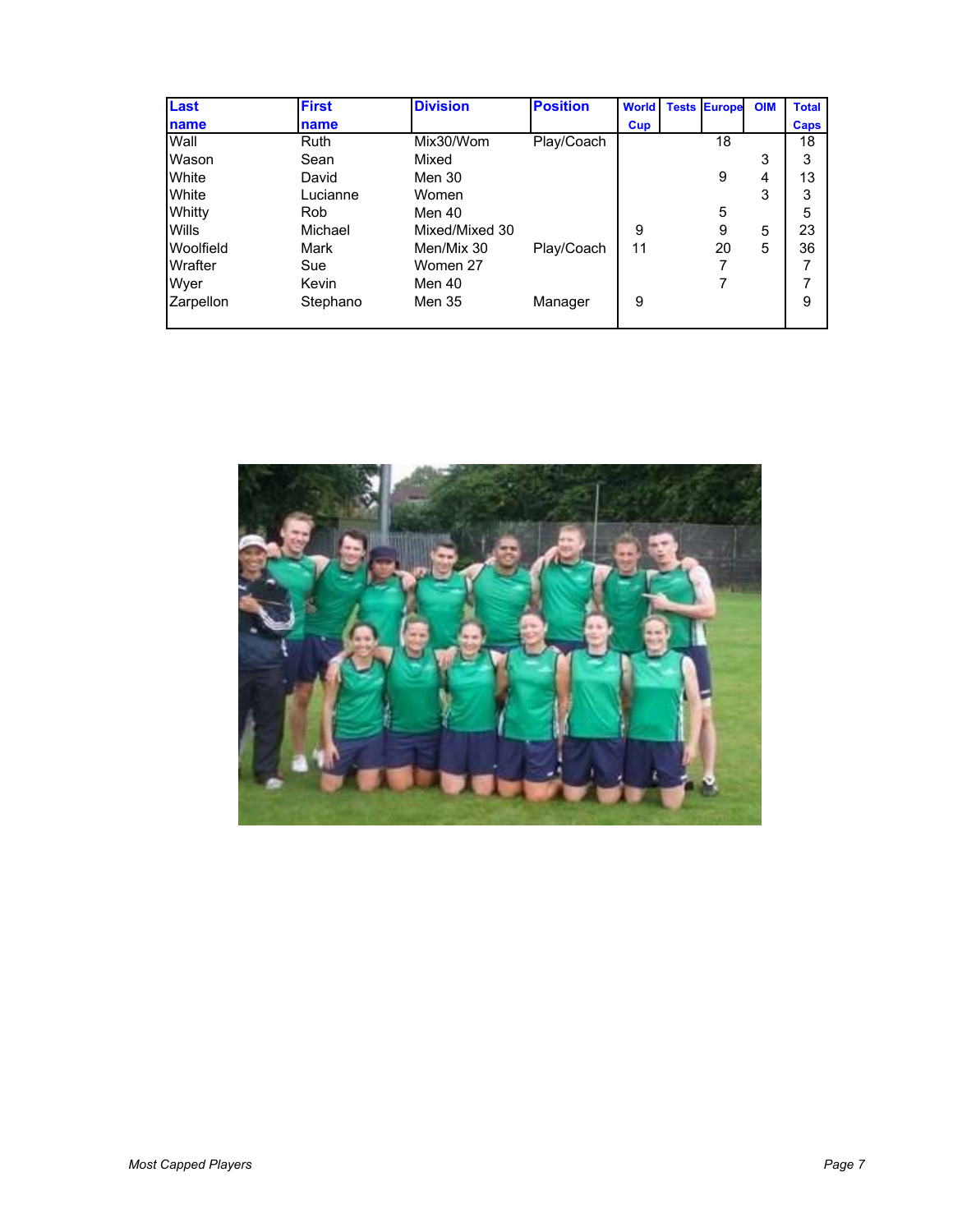### **Ireland World Cup Caps**

- 2011 Scotland Men, Women, Mixed
- 2011 Scotland Men30, Mixed30, Men35, Men40
- 2015 Coffs Harbour Men, Women, Mixed
- 2015 Coffs Harbour Women 27, Men30/35/40/50, Mixed Snr

|                 | <b>Leading World Cup Representatives</b> |           |        |    | 2011 2015 |  | #  |
|-----------------|------------------------------------------|-----------|--------|----|-----------|--|----|
|                 |                                          |           |        |    |           |  |    |
| <b>Brown</b>    | Paul                                     | Men 40/50 | Men-Ch | 10 | 17        |  | 27 |
| Braithwaite     | Glenn                                    | Men       |        | 11 | 11        |  | 22 |
| Beagon          | David                                    | Men       |        | 11 | 10        |  | 21 |
| Masterson       | Kevin                                    | Men       |        | 11 | 10        |  | 21 |
| Leveau          | <b>Brian</b>                             | Men       |        | 9  | 11        |  | 20 |
| Condron         | David                                    | Mixed/Men |        | 9  | 11        |  | 20 |
| <b>McAleese</b> | Eamon                                    | Men       |        | 10 | 10        |  | 20 |
| <b>Iszeham</b>  | Al Jeffery Mohd                          | Men       |        | 9  | 10        |  | 19 |
| Fitzgerald      | <b>Brian</b>                             | Men       |        | 8  | 10        |  | 18 |
|                 |                                          |           |        |    |           |  |    |

| <b>Surname</b>     | <b>First Name</b> | <b>Division</b> | <b>Position</b> | 2011             | 2015           |  | #              |
|--------------------|-------------------|-----------------|-----------------|------------------|----------------|--|----------------|
|                    |                   |                 |                 |                  |                |  |                |
| Agnew              | Garrett           | Men 35          |                 | 9                |                |  | 9              |
| Aldous             | Teresa            | Mixed           |                 | 9                |                |  | 9              |
| Ash                | Matty             | Mixed           |                 | $\boldsymbol{9}$ |                |  | 9              |
| Ashe-Browne        | Peter             | Men 40/50       |                 | $\overline{7}$   | 5              |  | 12             |
| Bagnall            | Mark              | Men 40/50       |                 | 10               | 6              |  | 16             |
| Bateman            | Vincent           | <b>Men 50</b>   |                 |                  | 6              |  | 6              |
| Beagon             | David             | Men             |                 | 11               | 10             |  | 21             |
| Beagon             | Terry             | Men             | Manager         | 11               |                |  | 11             |
| <b>Black</b>       | Federico          | Men 35          |                 | 8                |                |  | 8              |
| <b>Bradley</b>     | Paul              | Men 35          |                 | 9                |                |  | 9              |
| <b>Braithwaite</b> | Glenn             | Men             |                 | 11               | 11             |  | 22             |
| Brown              | Paul              | Men 40/50       | Men-Ch          | 10               | 17             |  | 27             |
| Caldwell           | Sebastian         | Men             |                 |                  | 11             |  | 11             |
| Camilleri          | Claire            | Mixed           |                 | 9                |                |  | 9              |
| Condron            | David             | Mixed/Men       |                 | 9                | 11             |  | 20             |
| Conway             | Fergus            | Men 40          |                 | 10               |                |  | 10             |
| Dalton             | Craig             | Men             |                 | 11               |                |  | 11             |
| Darceaux           | <b>Boris</b>      | <b>Men 35</b>   |                 | $\overline{7}$   |                |  | $\overline{7}$ |
| Davies             | Michael           | <b>Men 35</b>   | Play/Ch         | 9                |                |  | 9              |
| <b>Devitt</b>      | <b>Brian</b>      | Men             |                 |                  | 11             |  | 11             |
| Doherty            | Charlie           | Men 50          |                 |                  | $6\phantom{1}$ |  | 6              |
| Dowling            | Dave              | Men 35          |                 | 9                |                |  | 9              |
| Doyle              | Abigail           | Mixed           |                 | 9                |                |  | 9              |
| Doyle              | Christopher       | Men 35          |                 | $\overline{7}$   |                |  | $\overline{7}$ |
| Doyle              | Kieran            | Men             |                 |                  | 11             |  | 11             |
| Ennis              | Francis           | Men 40/50       |                 | 10               | $6\phantom{1}$ |  | 16             |
| Fanning            | Garreth           | Men 35          |                 | 8                |                |  | 8              |
| Fitzgerald         | <b>Brian</b>      | Men             |                 | 8                | 10             |  | 18             |
| Gavin              | John              | Men             |                 | 8                |                |  | 8              |
| Gilbourne          | Peter             | Men 35          |                 | 8                |                |  | 8              |
| Gleeson            | Johnny            | Men 40          |                 | 9                |                |  | 9              |
| Glenn              | Alan              | Men             |                 | 8                |                |  | 8              |
| Glenn              | Garry             | Men             | Ass Mgr         | 11               |                |  | 11             |
| Gorman             | James             | Men 35          |                 | 9                |                |  | 9              |
| Gray               | David             | Men 50          |                 |                  | 3              |  | 3              |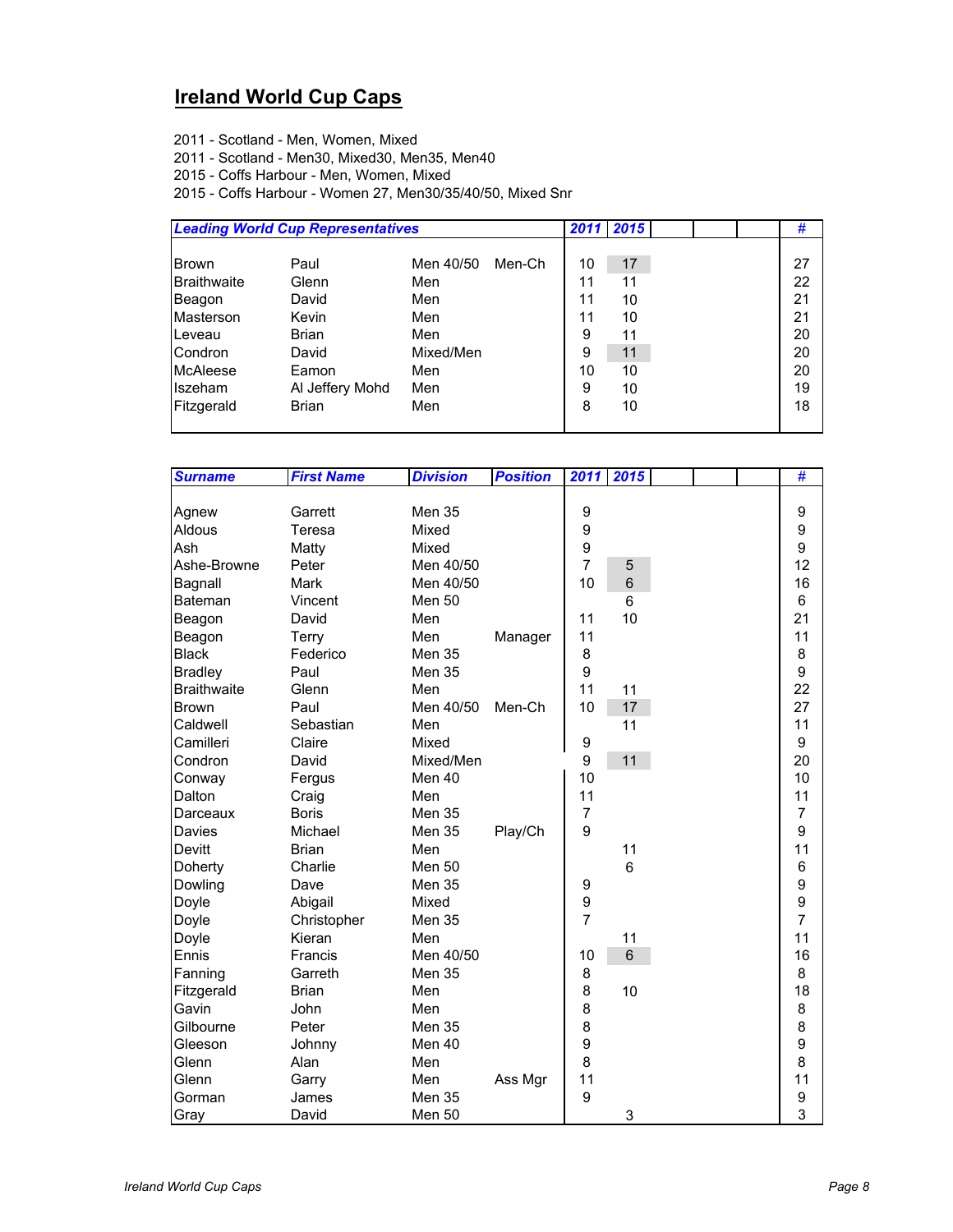| <b>Surname</b>  | <b>First Name</b> | <b>Division</b> | <b>Position</b> | 2011           | 2015             |  | #                       |
|-----------------|-------------------|-----------------|-----------------|----------------|------------------|--|-------------------------|
| Gunning         | <b>Brian</b>      | Mixed           |                 | 9              |                  |  | 9                       |
| Hayes           | Stephen           | Men 40          |                 | 9              |                  |  | 9                       |
| Hickey          | Rory              | Men 40/50       |                 | 5              | $\,6\,$          |  | 11                      |
| Homer           | Clayton           | Men 35          |                 | $\overline{7}$ |                  |  | $\overline{7}$          |
| Huggard         | Martin            | Men 40/50       |                 | 8              | 6                |  | 14                      |
| Iszeham         | Al Jeffery Mohd   | Men             |                 | 9              | 10               |  | 19                      |
| Johnson         | Sven              | Men             |                 | 9              |                  |  | 9                       |
| Jones           | Michael           | Men             |                 | 11             |                  |  | 11                      |
| Kelly           | Niamh             | Mixed           |                 | 9              |                  |  | 9                       |
| Keogh           | <b>Barry</b>      | Men 40          |                 | 6              |                  |  | 6                       |
| Leach           | Grainne           | Men 40          | Manager         | 10             |                  |  | 10                      |
| Leung           | <b>Nick</b>       | Mixed           |                 | 9              |                  |  | 9                       |
| Leveau          | <b>Brian</b>      | Men             |                 | 9              | 11               |  | 20                      |
| MacHale         | Jenny             | Mixed           |                 | 6              |                  |  | 6                       |
| Masterson       | Kevin             | Men             |                 | 11             | 10               |  | 21                      |
| McAleese        | Eamon             | Men             |                 | 10             | 10               |  | 20                      |
| <b>McAllion</b> | Seamus            | Men 40          |                 | 10             |                  |  | 10                      |
| <b>McBride</b>  | Paul              | <b>Men 50</b>   |                 |                | $\mathfrak{S}$   |  | 3                       |
| McCarthy        | Jack              | Men             |                 |                | 10               |  | 10                      |
| <b>McGinty</b>  | Fiona             | Mixed           | Manager         | 9              |                  |  | 9                       |
| McKenna         | John              | <b>Men 50</b>   |                 |                | 4                |  | 4                       |
| McKenna         | Simon             | Men 40          |                 | 10             |                  |  | 10                      |
| McLaughlin      | Ashley            | Mixed           |                 | 9              |                  |  | 9                       |
| McMullen        | Fraser            | Men             |                 |                | $\boldsymbol{9}$ |  | 9                       |
| Milne           | Jonathon          | Mixed           |                 | 9              |                  |  | 9                       |
| <b>Moss</b>     | Andrew            | <b>Men 35</b>   |                 | 6              |                  |  | 6                       |
| Murray          | Brian             | <b>Men 50</b>   |                 |                | $\,6$            |  | 6                       |
| Nathan          | Aroha             | Mixed           |                 | 3              |                  |  | 3                       |
| Noble           | <b>Bryan</b>      | <b>Men 50</b>   |                 |                | 6                |  | 6                       |
| Nolan           | John              | Men 50          |                 |                | 6                |  | 6                       |
| O'Brien         | Jerry             | <b>Men 50</b>   |                 |                | 4                |  | $\overline{\mathbf{4}}$ |
| O'Connor        | Stephen           | Men             |                 | $\overline{7}$ |                  |  | $\overline{7}$          |
| O'Donnell       | David             | Men 40          |                 | 10             |                  |  | 10                      |
| O'Donnell       | James             | Men             |                 |                | 11               |  | 11                      |
| O'Malley        | lan               | Men 35          |                 | 9              |                  |  | 9                       |
| Pelosi          | Gerard            | Men 35          |                 | 6              |                  |  | 6                       |
| Purcell         | Gary              | Men 35          |                 | 8              |                  |  | 8                       |
| Reamsbottom     | David             | Men             |                 |                | 9                |  | 9                       |
| Rossi           | Gareth            | Men             |                 | 11             |                  |  | 11                      |
| Smith           | Roelie            | Men 35          |                 | 9              |                  |  | 9                       |
| Springer        | Richard           | Men             |                 | 11             |                  |  | 11                      |
| <b>Stiles</b>   | Kevin             | Men 40          |                 | 10             |                  |  | 10                      |
| Sweeney         | Aiden             | Men 40/50       | Ch/Mgr          | 10             | $\,6\,$          |  | 16                      |
| Sweeney         | <b>Brian</b>      | Men 40          |                 | 6              |                  |  | 6                       |
| Tracey          | Howard            | Men 40          |                 | 10             |                  |  | 10                      |
| Tuataga         | Christina         | Mixed           | Play/Ch         | 9              |                  |  | 9                       |
| Tuffy           | Eamonn            | Men 50          |                 |                | 5                |  | 5                       |
| Turner          | Mark              | Mixed           |                 | 9              |                  |  | 9                       |
| Wills           | Michael           | Mixed           |                 | 9              |                  |  | 9                       |
| Woodfield       | Mark              | Men             | Coach           | 11             |                  |  | 11                      |
| Woolfield       | Mark              | Men             | Play/Ch         | 11             |                  |  | 11                      |
| Zarpellon       | Stephano          | Men 35          | Manager         | 9              |                  |  | 9                       |
|                 |                   |                 |                 |                |                  |  |                         |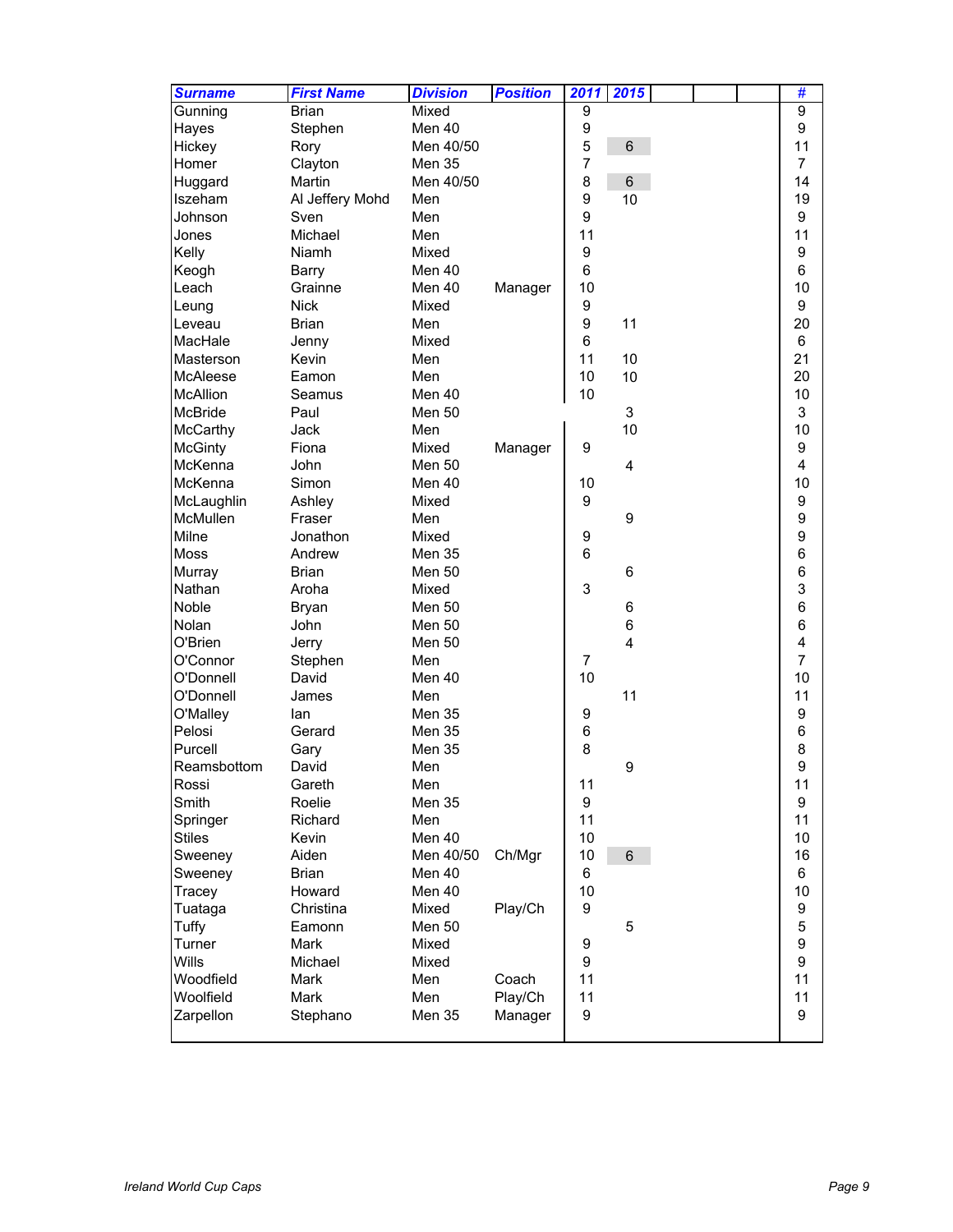#### **Ireland European Caps**

2006 - Edinburgh, Scotland 2014 - Swansea, Wales 2008 - Paris, France<br>2010 - Bristol, England 2012 - Treviso, Italy

2018 - Nottingham, Engalnd

| <b>Leading European Representatives</b> |                 |                     | <b>Position</b> |   |   | 06 08 10 12 14 16 18 |   |   |    |    | #  |
|-----------------------------------------|-----------------|---------------------|-----------------|---|---|----------------------|---|---|----|----|----|
|                                         |                 |                     |                 |   |   |                      |   |   |    |    |    |
| <b>E</b> nnis                           | Frank           | Men 35/40/45        | Play/Ch         | 5 | 6 |                      | 9 | 9 | 10 | 9  | 55 |
| O'Donnell                               | David           | Men 40/45           |                 |   | 6 |                      | 6 | 9 | 10 | 8  | 46 |
| Purcell                                 | Gary            | Men 35/40/45        |                 |   |   | 9                    | 8 | 9 | 10 | 9  | 45 |
| Gilbourne                               | Peter           | Men 35/40/45        |                 |   |   | 9                    | 9 | 9 | 9  | 9  | 45 |
| Camilleri                               | Claire          | Mixed/Mix30         |                 |   | 9 | 9                    | 8 | 9 | 9  |    | 44 |
| Huggard                                 | Martin          | Men 35/40/45        |                 | 5 | 6 |                      | 8 |   | 9  | 9  | 44 |
| Davies                                  | Michael         | Mix/Men35/Mix30/M40 |                 |   | 9 | 9                    | 8 | 9 | 9  |    | 44 |
| <b>Braithwaite</b>                      | Glenn           | Mixed II/Men        |                 |   |   |                      | 9 | 9 |    | 11 | 43 |
| Dowling                                 | David           | Men 35/40/45        |                 |   |   | 9                    | 8 | 9 | 10 | 6  | 42 |
| Leung                                   | <b>Nicholas</b> | Men/Mixed*          |                 |   |   | 9                    |   | 8 | 8  | 10 | 42 |
|                                         |                 |                     |                 |   |   |                      |   |   |    |    |    |

| <b>Surname</b>     | <b>First Name</b> | <b>Divisions</b>       | <b>Position</b> | 06 | 08             | 10             | 12               | 14      | 16             | <b>18</b>      | #              |
|--------------------|-------------------|------------------------|-----------------|----|----------------|----------------|------------------|---------|----------------|----------------|----------------|
|                    |                   |                        |                 |    |                |                |                  |         |                |                |                |
| Agnew              | Gareth            | Men 35/40              |                 |    |                | 9              |                  |         | 9 10           |                | 28             |
| Aldous             | Teresa            | Mixed                  |                 |    | 9              | 9              |                  |         |                |                | 18             |
| Allen              | David             | Mixed 30               |                 |    |                |                | 10               |         |                |                | 10             |
| Ashe-Brown         | Peter             | Men 35/40/Mix          | Play/Ch         | 5  | $\,6\,$        | 7              | $\bf 8$          |         |                |                | 26             |
| Bagnall            | Mark              | Men 35/40/45           |                 |    |                | 9              |                  | $\bf 8$ | 6              | 9 <sup>°</sup> | 32             |
| <b>Ballance</b>    | Sean              | Men                    |                 |    |                |                |                  |         |                | 11             | 11             |
| <b>Barker</b>      | Tracey            | Mixed                  | Manager         |    | 9              |                |                  |         |                |                | 9              |
| Barns              | Shaun             | Men 30                 |                 |    |                |                |                  | 3       |                |                | 3              |
| Beagon             | David             | Men                    |                 |    |                | 9              | 9                | 10      | 8              |                | 36             |
| Beagon             | Terry             | Men                    | Manager         |    |                |                | 9                |         | 9              |                | 18             |
| <b>Belcher</b>     | Robyn             | Mixed                  |                 |    | 9              |                |                  |         |                |                | 9              |
| Berry              | <b>Nicholas</b>   | Mixed                  |                 |    |                |                |                  |         |                | 10             | 10             |
| Bewley             | Sam               | Men                    |                 |    |                |                |                  |         | 9              | 11             | 20             |
| <b>Birrell</b>     | Karl              | Mixed 30               |                 |    |                |                | 10               |         |                |                | 10             |
| <b>Black</b>       | Federico          | Men 35/40/45           |                 |    |                | 9              | $\boldsymbol{9}$ |         |                | 9 <sup>°</sup> | 27             |
| <b>Blake</b>       | Nano              | Women 27               |                 |    |                |                |                  | 2       |                |                | $\overline{2}$ |
| <b>Blyth</b>       | Jay               | Men 45                 |                 |    |                |                |                  |         |                | 9              | 9              |
| <b>Boss</b>        | Isaac             | Mixed 30               |                 |    |                |                |                  |         |                | 9              | 9              |
| <b>Bradley</b>     | Paul              | Mix II/Men35/Mix30/M40 |                 |    | 7              | 9              | 10               |         |                | 10             | 36             |
| <b>Braithwaite</b> | Glenn             | Mixed II/Men           |                 |    | 7              |                | 9                | 9       | $\overline{7}$ | 11             | 43             |
| <b>Brandon</b>     | Paul              | Mixed II               |                 |    | $\overline{7}$ |                |                  |         |                |                | $\overline{7}$ |
| <b>Brennan</b>     | Jack              | Men                    |                 |    |                | 9              | 7                |         |                |                | 16             |
| <b>Brown</b>       | Paul              | Men 40                 | Play/Ch         |    | 6              | $\overline{7}$ | 8                |         | 9              |                | 30             |
| <b>Browne</b>      | Maebh             | Mixed                  |                 |    |                |                |                  |         |                | $\overline{7}$ | $\overline{7}$ |
| <b>Browne</b>      | Paul              | Men                    | Coach           |    |                |                |                  |         |                | 11             | 11             |
| <b>Budd</b>        | Aoife             | Mixed/Mix30            |                 |    |                |                | 6                | 9       | 8              |                | 23             |
| <b>Burke</b>       | <b>Brendan</b>    | Mixed 30               |                 |    |                |                |                  |         |                | 8              | 8              |
| <b>Burke</b>       | Eoin              | Mixed 30               |                 |    |                |                |                  |         | 9              | 9              | 18             |
| <b>Byrne</b>       | Eoin              | Men 40/45              |                 |    |                |                |                  | 8       | 10             | $\,6\,$        | 24             |
| Caldwell           | Sebastian         | Men                    |                 |    |                |                |                  | 10      |                | 11             | 21             |
| Callanan           | Paul              | Men 40                 |                 |    |                |                |                  | 5       |                |                | 5              |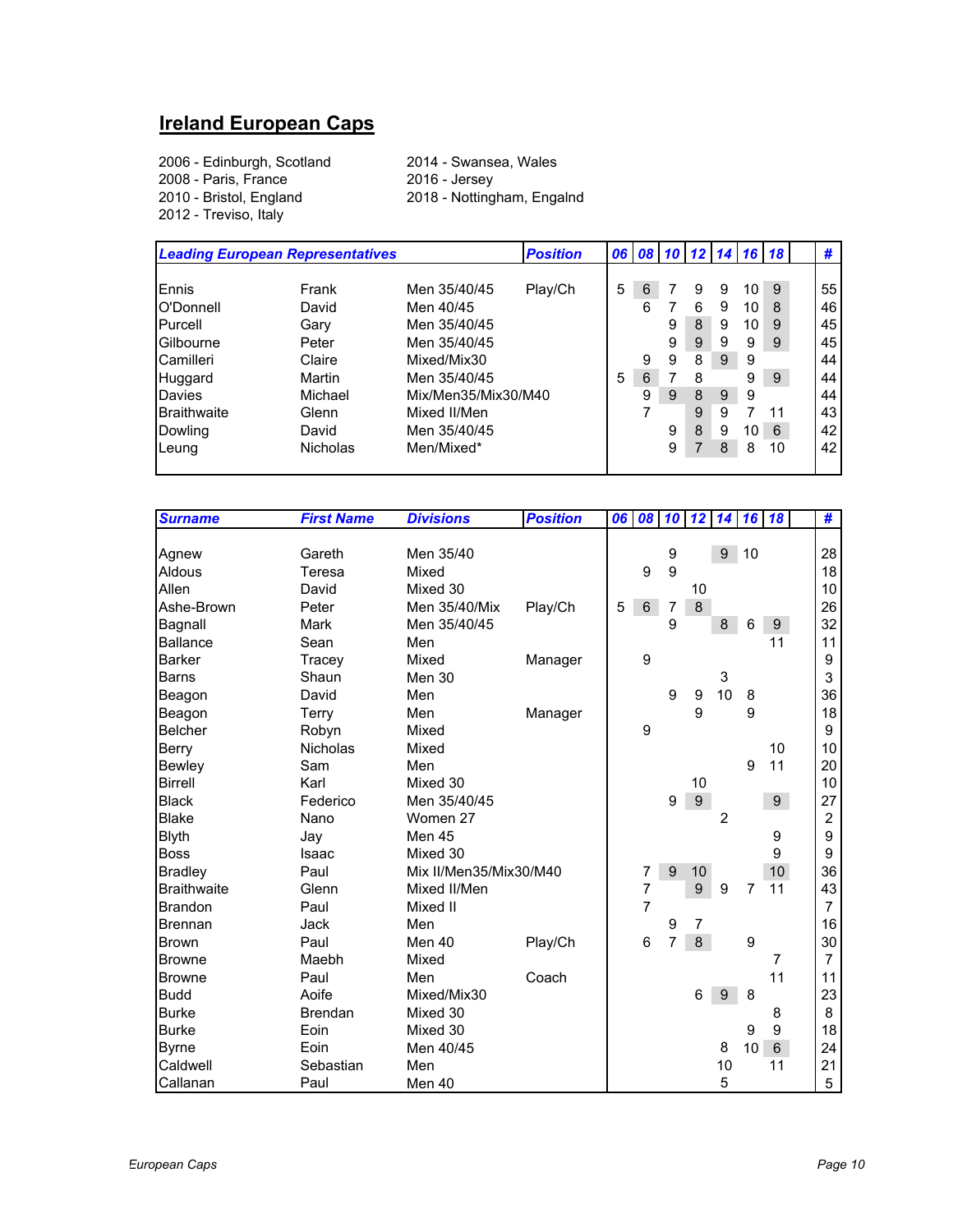| <b>Surname</b> | <b>First Name</b> | <b>Divisions</b>    | <b>Position</b> | 06 | 08              | 10               | 12              | 14               | 16              | 18               | #               |
|----------------|-------------------|---------------------|-----------------|----|-----------------|------------------|-----------------|------------------|-----------------|------------------|-----------------|
| Camilleri      | Claire            | Mixed/Mix30         |                 |    | $\overline{9}$  | 9                | 8               | 9                | 9               |                  | $\overline{44}$ |
| Carroll        | Liam              | Men 35/40           |                 | 5  | $\,6\,$         |                  |                 |                  |                 |                  | 11              |
| Chou-Lee       | Joyce             | Mixed               |                 |    | 9               |                  |                 |                  |                 |                  | 9               |
| Claffey        | Michelle          | Mixed 30            |                 |    |                 |                  |                 |                  |                 | 9                | 9               |
| Clements       | Lee               | Mixed II            | Manager         |    | 9               |                  |                 |                  |                 |                  | 9               |
| Coen           | Michelle          | Women 27            |                 |    |                 |                  |                 | 9                | 7               |                  | 16              |
| Coffey         | Matthew           | Men                 |                 |    |                 |                  |                 |                  | 7               |                  | $\overline{7}$  |
| Comerford      | Elizabeth         | Mixed               |                 |    |                 | 9                |                 |                  |                 |                  | 9               |
| Condon         | David             | Mix/Men/Mix30       |                 |    |                 |                  | 8               | 10 <sup>°</sup>  | 8               | $\boldsymbol{9}$ | 35              |
| Conway         | Fergus            | Men 35/40/45        |                 | 5  | $6\phantom{1}$  | $\overline{7}$   |                 |                  |                 | $\,6\,$          | 24              |
| Cooling        | lain              | Mixed               | Ass Coach       |    |                 |                  |                 |                  |                 | 10               | 10              |
| Corcoran       | Maria             | Women 27            |                 |    |                 |                  |                 | 9                |                 |                  | 9               |
| Corcoran       | Nicola            | Women 27            |                 |    |                 |                  |                 | $\boldsymbol{9}$ | 8               | 9                | 26              |
| Corcoran       | Nicola M          | Women 27            |                 |    |                 |                  |                 | $\,6$            |                 |                  | 6               |
| Costello       | Ceire             | Women               |                 |    |                 |                  |                 | $\overline{7}$   |                 |                  | 7               |
| Cronly         | <b>Brian</b>      | Men 40              |                 | 5  |                 |                  |                 |                  |                 |                  | 5               |
| Crossey        | Lisa              | Women 27            |                 |    |                 |                  |                 |                  |                 | 9                | 9               |
| Cullen         | Padraig           | Mixed II            |                 |    | $\overline{7}$  |                  |                 |                  |                 |                  | 7               |
| Cunningham     | Conor             | Men                 |                 |    |                 |                  |                 |                  |                 | 9                | 9               |
| Dalton         | Craig             | Mixed/Men           |                 |    | 9               | 9                | 9               |                  |                 |                  | 27              |
| Daly           | Edwin             | Men 40              |                 |    | $6\phantom{1}6$ |                  |                 |                  |                 |                  | 6               |
| Darceaux       | Boris             | <b>Men 35</b>       |                 |    |                 | 9                |                 |                  |                 |                  | 9               |
| D'Arcy         | Shona             | Mixed II            |                 |    | 7               |                  |                 |                  |                 |                  | $\overline{7}$  |
| Davies         | Michael           | Mix/Men35/Mix30/M40 |                 |    | 9               | $\boldsymbol{9}$ | 8               | 9                | 9               |                  | 44              |
| Dawson-Squibb  | John Joe          | Mixed               |                 |    |                 |                  | 8               |                  |                 |                  | 8               |
| De Paor        | Catriona          | Wom27/Mix30         |                 |    |                 |                  |                 | 9                | 8               | $\boldsymbol{9}$ | 26              |
| Deering        | Louise            | Mixed               |                 |    |                 |                  |                 |                  |                 | 5                | 5               |
| Delany         | Susan             | Mix30/Wom/Wom27     |                 |    |                 |                  | 10 <sup>1</sup> | 8                |                 | 10 <sup>1</sup>  | 28              |
| Dempsey        | Bernie            | Women               |                 |    |                 |                  |                 | 7                |                 |                  | $\overline{7}$  |
| Dempsey        | Ciaran            | Men 30              |                 |    |                 |                  |                 | 9                |                 |                  | 9               |
| Devitt         | <b>Brian</b>      | Men                 |                 |    |                 |                  | 9               | 10               | 9               |                  | 28              |
| Devitt         | Eddie             | Mixed/Men/Mix30     |                 |    |                 | 9                | 9               | 8                | 9               |                  | 35              |
| Devlin         | Daragh            | Men                 |                 |    |                 | 9                |                 |                  |                 |                  | 9               |
| Devlin         | Emerson           | <b>Men 35</b>       |                 |    |                 | 9                |                 |                  |                 |                  | 9               |
| Devlin         | Les               | Men 35/40           |                 |    |                 | 9                | 8               |                  |                 |                  | 17              |
| Diplock        | Anna              | Women/Mix30         | Play/Mgr        |    |                 |                  |                 | 8                | 9               |                  | 17              |
| Dolgoruki      | Piotr             | Men 40              |                 |    |                 |                  |                 |                  |                 | 9                | 9               |
| Dowling        | David             | Men 35/40/45        |                 |    |                 | 9                | 8               | 9                | 10              | $\,6$            | 42              |
| Dowling        | Simon             | Men 40              |                 |    |                 |                  |                 | 9                |                 |                  | 9               |
| Doyle          | Abigail           | Mix/Mix30Wom27      |                 |    |                 |                  | 8               | 8                |                 | 10 <sup>°</sup>  | 26              |
| Eaton-Evans    | Jimmy             | Men 30              |                 |    |                 |                  |                 | 9                |                 |                  | 9               |
| Elliott        | Philip            | Men 40              |                 |    | 1               | 7                |                 |                  |                 |                  | 8               |
| English        | Eavan             | Mix30/Wom/Wom27     |                 |    |                 |                  | $10-1$          | 8                | 8               |                  | 26              |
| Ennis          | Frank             | Men 35/40/45        | Play/Ch         | 5  | $\,6\,$         | $\overline{7}$   | 9               | 9                | 10 <sup>1</sup> | 9                | 55              |
| Ennis          | John              | Men                 |                 |    |                 |                  |                 |                  |                 | 11               | 11              |
| Evans          | Jason             | Mixed               |                 |    | 9               |                  |                 |                  |                 |                  | 9               |
|                | Garrett           | Men 35              |                 |    |                 | 9                |                 |                  |                 |                  | 9               |
| Fanning<br>Fay | Gemma             | Women 27            |                 |    |                 |                  |                 | 8                |                 |                  | 8               |
| Finlay         | Scott             | Men                 |                 |    |                 |                  | 9               |                  |                 |                  | 9               |
|                |                   | Men                 |                 |    |                 |                  | 9               |                  |                 |                  |                 |
| Fitzgerald     | <b>Brian</b>      |                     |                 |    |                 |                  |                 | 9                | 8               | 10               | 36              |
| Fitzgerald     | Marian            | Mixed II            |                 |    | $\overline{7}$  |                  |                 |                  |                 |                  | $\overline{7}$  |
| Gallagher      | Ciara             | Women 27            |                 |    |                 |                  |                 | 8                | 3               |                  | 11              |
| Gannon         | Charles           | Men 40              |                 |    |                 |                  |                 |                  |                 | 10               | 10              |
| Gavin          | John              | Men                 |                 |    |                 | 9                |                 |                  |                 |                  | 9               |
| Gayle          | Robert            | Mixed II            |                 |    | 7               |                  |                 |                  |                 |                  | $\overline{7}$  |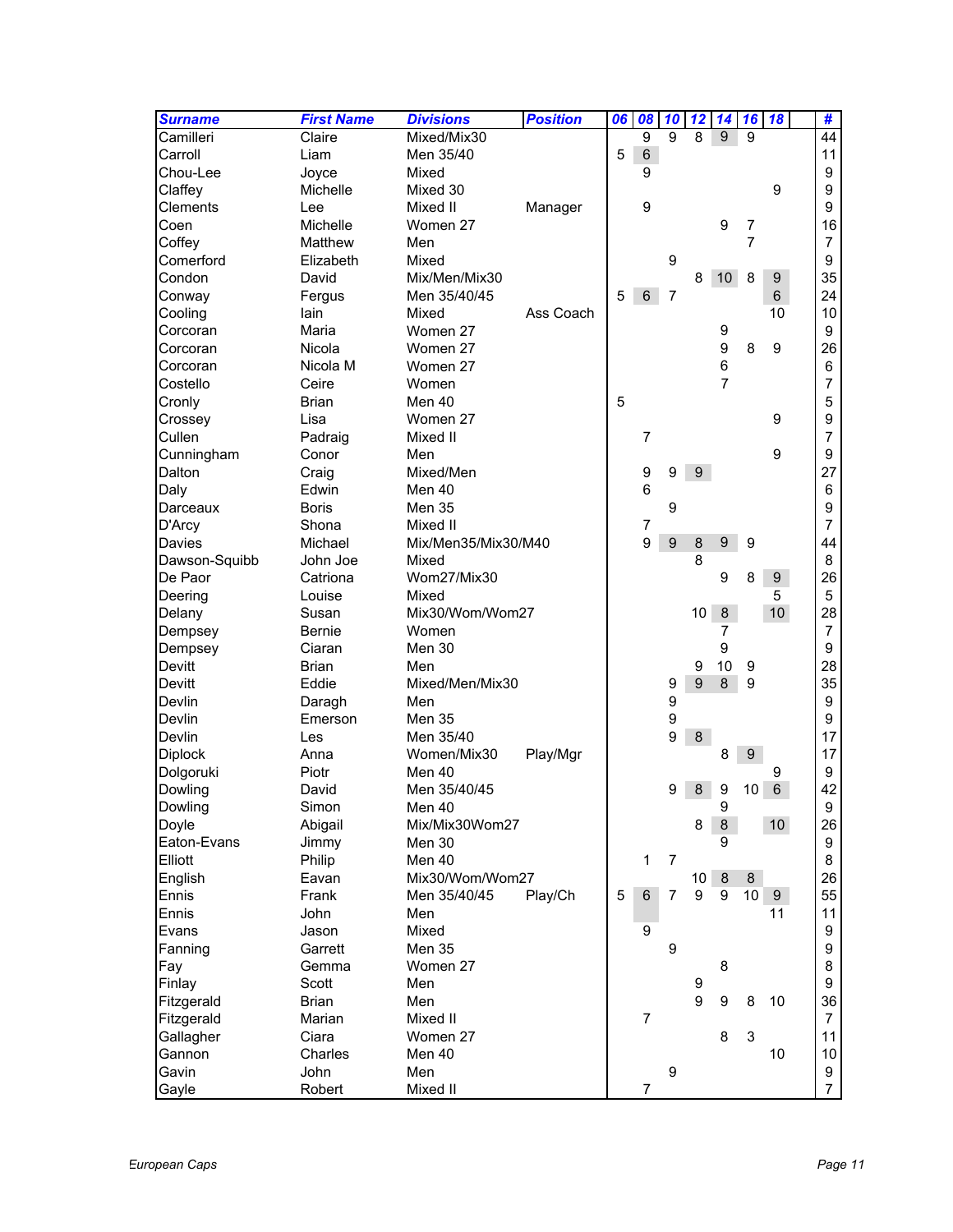| <b>Surname</b>   | <b>First Name</b>            | <b>Divisions</b> | <b>Position</b> | 06 | 08             | 10             | 12             | 14               | 16               | 18              | #              |                 |
|------------------|------------------------------|------------------|-----------------|----|----------------|----------------|----------------|------------------|------------------|-----------------|----------------|-----------------|
| Gaynor           | Sinead                       | Mixed 30         |                 |    |                |                | 10             |                  |                  |                 |                | $\overline{10}$ |
| Gibney           | Ronan                        | Men 30           |                 |    |                |                |                | 9                |                  |                 | 9              |                 |
| Gilbourne        | Peter                        | Men 35/40/45     |                 |    |                | 9              | 9              | 9                | 9                | 9 <sup>°</sup>  | 45             |                 |
| Gill             | Aisling                      | Mixed            |                 |    |                |                |                |                  |                  | 10              | 10             |                 |
| Gill             | Jake                         | Men              |                 |    |                |                |                |                  |                  | 8               | 8              |                 |
| Gilmer           | Daniel                       | Men              |                 |    |                |                |                | 5                |                  |                 | 5              |                 |
| Gleeson          | Johnny                       | Men 35/40        |                 | 5  | 6              | 7              | 6              |                  |                  |                 | 24             |                 |
| Glenn            | Alan                         | Men              |                 |    |                | 9              | 8              |                  |                  |                 | 17             |                 |
| Glenn            | Garry                        | Men              | Coach           |    |                |                | 9              |                  |                  |                 | 9              |                 |
| Gorman           | Eimear                       | Mixed 30         |                 |    |                |                |                |                  | 9                |                 | 9              |                 |
| Gorman           | James                        | Mix30/Men40      | Play/AssCh      |    |                |                |                | 9                | 9                | 11              | 29             |                 |
| Gray             | David                        | Men 40           |                 |    | 4              |                |                |                  |                  |                 | 4              |                 |
| Greene           | Devin                        | Mixed/Mixed 30   |                 |    |                |                | 8              | $\boldsymbol{9}$ | 9                | 9               | 35             |                 |
| Griffin          | Robert                       | Men              |                 |    |                |                |                |                  | 7                |                 |                | 7               |
| Hall             | Elaine                       | Women 27         |                 |    |                |                |                |                  | 8                |                 | 8              |                 |
| <b>Hankins</b>   | Timothy                      | Mix30/Men40      |                 |    |                |                |                | 8                |                  | 8               | 16             |                 |
| Hannon           | Sarah Jane                   | Women 27         |                 |    |                |                |                |                  | 1                |                 |                | 1               |
| Haugh            | Alan                         | Men 30           |                 |    |                |                |                | 9                |                  |                 | 9              |                 |
| Herangi          | Peter                        | Mixed II         |                 |    | $\overline{7}$ |                |                |                  |                  |                 | $\overline{7}$ |                 |
|                  |                              | Men 35/40/Mix    |                 | 5  | $6\phantom{1}$ | $\overline{7}$ | 8              |                  |                  | 10 <sup>°</sup> | 36             |                 |
| Hickey           | Rory<br>Niamh                | Women            | Play/Ch         |    |                |                |                | $\overline{7}$   |                  |                 | $\overline{7}$ |                 |
| Hogan            |                              |                  |                 |    |                |                |                |                  |                  |                 |                |                 |
| Homer            | Clayton                      | <b>Men 35</b>    |                 |    |                | 9              |                |                  |                  |                 | 9              |                 |
| Huggard          | Martin                       | Men 35/40/45     |                 | 5  | $6\phantom{1}$ | $\overline{7}$ | 8              |                  | 9                | 9 <sup>°</sup>  | 44             |                 |
| Huxham           | Julie                        | Mixed 30         |                 |    |                |                | 10             |                  |                  |                 | 10             |                 |
| Irwin            | Dara                         | Men 40           |                 |    |                |                |                |                  |                  | 11              | 11             |                 |
| <b>Iszeham</b>   | Al Jeffery Mohd Mixed/Men 30 |                  |                 |    |                |                | 8              | 9                |                  |                 | 17             |                 |
| Jackman          | Erik                         | Mixed            |                 |    |                | 9              |                |                  |                  |                 | 9              |                 |
| Jenkinson        | Anne-Marie                   | Mixed 30         |                 |    |                |                | 5              |                  |                  |                 | 5              |                 |
| Jones            | Jonathan                     | Men 40           |                 |    |                |                |                |                  |                  | 10              |                | 10              |
| Jones            | Michael                      | Men              |                 |    |                |                | 5              |                  |                  |                 | 5              |                 |
| Joyce            | Anthea                       | Mix30/Wom/Wom27  |                 |    |                |                | 10             | $\boldsymbol{8}$ | $\bf 8$          | 11              | 37             |                 |
| Kavanagh         | <b>Mark</b>                  | Men              |                 |    |                | 9              |                |                  |                  |                 | 9              |                 |
| Keane            | Declan                       | Men 30/Mix 30    |                 |    |                |                |                | 9                | 8                | 9               | 26             |                 |
| Keane            | Jason                        | Men 40           |                 |    |                |                |                |                  |                  | 11              |                | 11              |
| Kehoe            | David                        | Men              |                 |    |                |                |                | 9                |                  |                 | 9              |                 |
| Kelly            | Adam                         | Men              |                 |    |                | 9              |                |                  |                  |                 | 9              |                 |
| Kelly            | Emer                         | Women 27         |                 |    |                |                |                |                  |                  | 10              |                | 10              |
| Kelly            | Luke                         | Mixed            |                 |    | 9              |                |                |                  |                  |                 |                | 9               |
| Kelly            | Niamh                        | Mixed/Mixed 30   |                 |    |                |                | 8              | 9 <sup>1</sup>   | 1                |                 |                | 18              |
| Kennelly         | <b>Brendan</b>               | Men 35           |                 | 5  |                |                |                |                  |                  |                 |                | 5               |
| Kennerson        | Matt                         | Men              |                 |    |                |                |                |                  |                  | 11              |                | 11              |
| Keogh            | Barry                        | Men 40/45        |                 |    |                | $\overline{7}$ | $\overline{7}$ | 9                | 10 <sub>1</sub>  | $5\overline{)}$ |                | 38              |
| Kidney           | Diarmuid                     | Men              |                 |    |                |                |                |                  |                  | 11              |                | 11              |
| Kift             | Edden-John                   | Mixed            |                 |    |                |                | 3              |                  |                  |                 | 3              |                 |
| Langford         | Andy                         | Mixed/Mixed 30   |                 |    |                |                | $\overline{7}$ | 9                | $\boldsymbol{9}$ | 9               |                | 34              |
| Langford (Flood) | Eleanor                      | Mix30/Wom/Wom27  |                 |    |                |                | 5              | 6                | 8                | 8               | 27             |                 |
| Lavery           | Ralph                        | Men              | Ass Coach       |    |                |                |                |                  |                  | 11              |                | 11              |
| Leech            | Grainne                      | Men 40           | Manager         |    |                |                | 8              |                  |                  |                 | 8              |                 |
| Leung            | <b>Nicholas</b>              | Men/Mixed*       |                 |    |                | 9              | $\overline{7}$ | 8                | 8                | 10              | 42             |                 |
| Leveau           | <b>Brian</b>                 | Men              |                 |    |                |                |                | 9                | 8                | 10              | 27             |                 |
| Lindsay          | Matt                         | Mixed            |                 |    |                |                |                |                  |                  | 6               | 6              |                 |
| Luttig           | Albert                       | Men              |                 |    |                |                | 8              |                  |                  |                 | 8              |                 |
| Luttig           | Esther                       | Women 27         |                 |    |                |                |                | 8                |                  |                 | 8              |                 |
| MacHale          | Jenny                        | Women 27         |                 |    |                |                |                | 9                |                  |                 | 9              |                 |
| Madden           | Luke                         | Men              |                 |    |                | 9              |                |                  |                  |                 |                | 9               |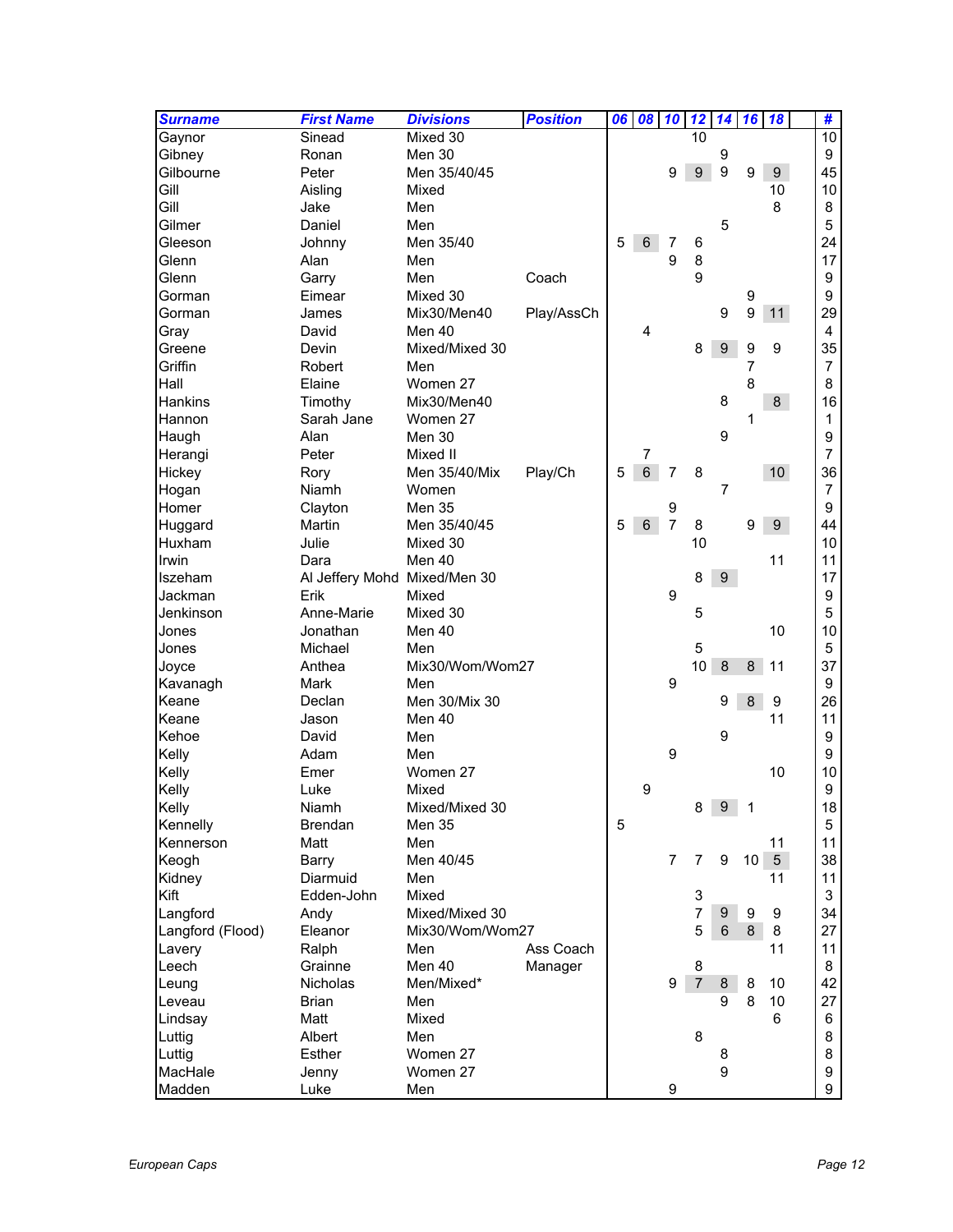| <b>Surname</b>  | <b>First Name</b> | <b>Divisions</b> | <b>Position</b> | 06 | 08             | $10$ $12$        |                | 14               | 16              | 18               | #               |
|-----------------|-------------------|------------------|-----------------|----|----------------|------------------|----------------|------------------|-----------------|------------------|-----------------|
| Madden          | <b>Marcus</b>     | Mixed 30         |                 |    |                |                  |                | 8                |                 |                  | $\overline{8}$  |
| Mannion         | Carmel            | Women 27         |                 |    |                |                  |                | $\overline{7}$   |                 |                  | $\overline{7}$  |
| Markland        | Colleen           | Women 27         |                 |    |                |                  |                | 9                | $\overline{7}$  |                  | 16              |
| Masterson       | Kevin             | Men              |                 |    |                | 9                |                |                  |                 |                  | 9               |
| Mays            | Andrew            | Men              |                 |    |                |                  |                |                  | $\overline{7}$  |                  | 7               |
| <b>McAleese</b> | Eamon             | Men              |                 |    |                | $\boldsymbol{9}$ |                |                  |                 |                  | 9               |
| Mcalister       | Damien            | Men 40           |                 |    |                |                  |                |                  |                 | 10               | 10              |
| <b>McAteer</b>  | Claire            | Mixed 30         |                 |    |                |                  |                |                  |                 | 9                | 9               |
| McCaffrey       | Aisling           | Women 27         |                 |    |                |                  |                |                  |                 | 10               | 10              |
| McCall          | James             | Men 40           |                 |    |                |                  |                |                  | 6               | 10               | 16              |
| McCarthy        | Aoife             | Mixed II         |                 |    | $\overline{7}$ |                  |                |                  |                 |                  | $\overline{7}$  |
| McCarthy        | Jack              | Men              |                 |    |                |                  |                | 9                |                 |                  | 9               |
| McDonnell       | Jenny             | Women/Wom 27     |                 |    |                |                  |                | 7                | 8               | 11               | 26              |
| <b>McGinty</b>  | Fiona             | Mixed II         |                 |    | $\overline{7}$ |                  |                |                  |                 |                  | $\overline{7}$  |
| McGreal         | Aoife             | Women 27         |                 |    |                |                  |                | 6                |                 |                  | 6               |
| Mckay           | Hannah            | Mixed            |                 |    |                |                  |                |                  |                 | 10               | 10              |
| McKenna         | Simon             | Men 40           |                 |    |                | $\overline{7}$   | 8              |                  |                 |                  | 15              |
| McLachlan       | Ashley            | Mixed/Mix 30     |                 |    |                | 9                | $10$           |                  |                 |                  | 19              |
| McMullen        | Fraser            | Men              |                 |    |                |                  | 8              | 7                |                 | 10               | 25              |
| McNamara        | Philip            | Men 30           |                 |    |                |                  |                | 8                |                 |                  | 8               |
| McVeigh         | Cahal             | Men 30           |                 |    |                |                  |                | 8                |                 |                  | 8               |
| Moran           | Paul              | Men 40           |                 | 5  |                |                  |                |                  |                 |                  | 5               |
| Morton          | Edward            | Men 35/40        |                 | 5  | $\,6\,$        | $\overline{7}$   |                |                  |                 |                  | 18              |
| <b>Moss</b>     | Andrew            | Men 35/40        |                 |    |                | 9                | 6              |                  |                 |                  | 15              |
| Mulcahy         | Michelle          | Women/Wom27      |                 |    |                |                  |                | 8                | 8               | 11               | 27              |
| Mullee          | Lisa              | Women            |                 |    |                |                  |                | $\overline{7}$   |                 |                  | $\overline{7}$  |
| Muller          | Greg              | Men 30/40        | W27 Ch          |    |                |                  |                | 9                | $10$            | 10               | 29              |
| Murphy          | Eileen            | Women 27         |                 |    |                |                  |                | 8                |                 |                  | 8               |
| Murray          | <b>Brian</b>      | Mix30/Men40/45   | Mgr/Play        |    |                |                  | 10             | 3                | 10              | $\overline{7}$   | 30              |
| Murray          | <b>Myles</b>      | Men              |                 |    |                |                  | 9              |                  |                 |                  | 9               |
| Naoupu          | Sene              | Mixed 30         |                 |    |                |                  |                |                  |                 | 9                | 9               |
| Nathan Patuawa  | Aroha             | Mixed            |                 |    |                | 9                |                |                  |                 |                  | 9               |
| Neale           | Simon             | Mixed II/Mixed   |                 |    | 7              | 9 <sup>°</sup>   |                |                  |                 |                  | 16              |
| Neiland         | David J           | Men 40/45        |                 |    |                |                  |                |                  | 9               | 7 <sup>7</sup>   | 16              |
| Neiland         | Robin             | Men              |                 |    |                |                  |                |                  | 8               |                  | 8               |
| Newell          | Neasa             | Women 27         |                 |    |                |                  |                |                  | 7               |                  | $\overline{7}$  |
| Ngawini         | <b>Billy</b>      | Mixed 30         | Play/Ch         |    |                |                  |                |                  | 8               | 9                | 17              |
| Noble           | <b>Bryan</b>      | Men 35/40/45     |                 |    |                | 9                |                | 7                | 5               | $\boldsymbol{9}$ | 30              |
| Nolan           | Anthony           | Men 40           |                 |    |                |                  |                |                  |                 | 11               | 11              |
| Noonan          | Miriam            | Women 27         |                 |    |                |                  |                |                  |                 | 11               | 11              |
| O'Byrne         | Deanna            | Mixed/Mix 30     |                 |    |                | 9                |                |                  | $9\phantom{.0}$ |                  | 18              |
| O'Byrne         | Emma              | Mixed/Mixed 30   |                 |    |                | 9                |                | 6                |                 |                  | 15              |
| O'Byrne         | Katie             | Mixed/Women      |                 |    |                | 9                | $\overline{7}$ | $\bf 8$          |                 |                  | 24              |
| O'Brien         | Jerry             | Men 40           | Player/Mgr      | 5  |                |                  |                |                  |                 |                  | 5               |
| O'Connell       | Ben               | Men              |                 |    |                |                  |                |                  |                 | 1                | 1               |
| O'Connor        | Clive             | Men 35/40        |                 | 5  | $\,6\,$        |                  |                |                  |                 |                  | 11              |
| O'Connor        | Denis             | Men 30/40        |                 |    |                |                  |                | 9                |                 | 9 <sup>°</sup>   | 18              |
| O'Connor        | Stephen           | Men              |                 |    |                | 9                |                |                  |                 |                  | 9               |
| O'Donnell       | David             | Men 40/45        |                 |    | 6              | $\overline{7}$   | $\,6\,$        | $\boldsymbol{9}$ | 10              | 8 <sup>°</sup>   | 46              |
| O'Donnell       | James             | Men              |                 |    |                |                  |                |                  |                 | 7                | $\overline{7}$  |
| O'Donnell       | Joseph            | Men/Mixed        |                 |    |                |                  |                |                  | 8               | 10               | 18              |
| O'Flanagan      | Oliver            | Men 40           | Manager         |    | 6              |                  |                |                  |                 |                  | 6               |
| O'Hanlon        | Catherine         | Women 27         |                 |    |                |                  |                |                  |                 | 6                | 6               |
| O'Hara          | Linda             | Mixed            |                 |    | 9              |                  |                |                  |                 |                  | 9               |
| O'Hegarty       | Rachael           | Mixed            |                 |    |                |                  |                |                  |                 | 10               | 10 <sub>1</sub> |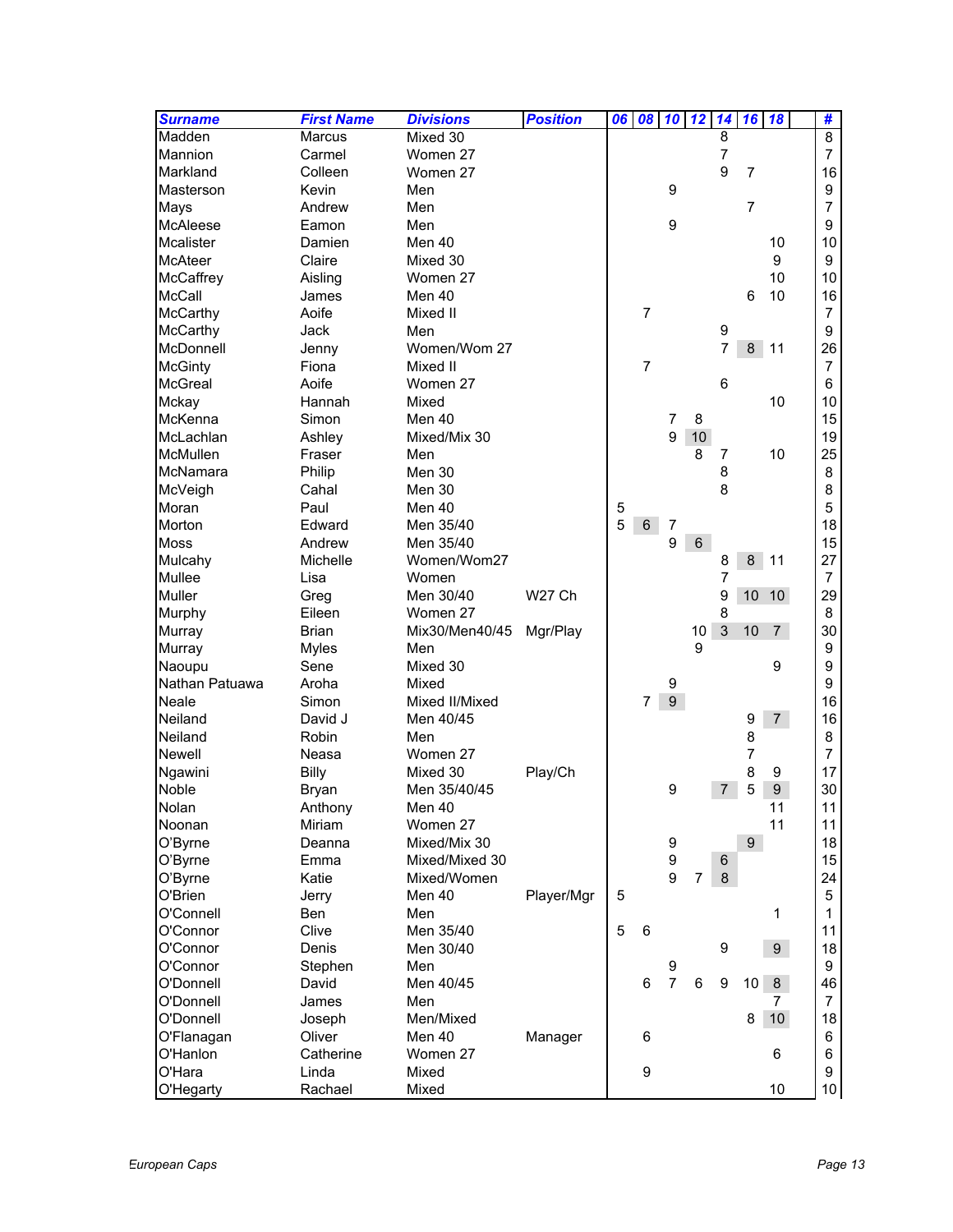| <b>Surname</b>  | <b>First Name</b> | <b>Divisions</b> | <b>Position</b> | 06             | 08             | 10               | 12               | $\overline{14}$  | 16               | 18              | #              |
|-----------------|-------------------|------------------|-----------------|----------------|----------------|------------------|------------------|------------------|------------------|-----------------|----------------|
| O'Loughlin      | Diarmuid          | Men 35/40        |                 | $\overline{5}$ | 6              |                  |                  |                  |                  |                 | 11             |
| Olvera-Smith    | Dawn              | Mixed/Wom 27     |                 |                |                |                  | 6                |                  | 8                | 11              | 25             |
| O'Malley        | Emer              | Mixed/Mixed 30   |                 |                |                |                  | 6                | 9                | 9                | 9               | 33             |
| O'Malley        | lan               | Mix/Mix30/Men40  |                 |                |                |                  | 7                | 8                | 8                | 11              | 34             |
| O'Neill         | Shane             | Men              |                 |                |                | 9                |                  |                  |                  |                 | 9              |
| O'Nuallain      | Kelan             | Men              |                 |                |                |                  |                  | 9                |                  |                 | 9              |
| O'Riordan       | Alan              | Men 30/40        | Play/Ch         |                |                |                  |                  | 9                |                  | 10 <sup>°</sup> | 19             |
| O'Sullivan      | Killian           | Men              |                 |                |                | 9                |                  |                  |                  |                 | 9              |
| O'Sullivan      | Patrick           | Men 30/40        |                 |                |                |                  |                  | 9                |                  | 11              | 20             |
| O'Sullivan      | William           | Men              |                 |                |                |                  |                  |                  | 8                |                 | 8              |
| Parker          | Jason             | Mixed            |                 |                | 9              |                  |                  |                  |                  |                 | 9              |
| Pelosi          | Gerard            | Men 35/40/45     |                 |                |                | 9                |                  |                  | $\boldsymbol{9}$ | $9\,$           | 27             |
| Phelan          | <b>Mark</b>       | Men              |                 |                |                |                  |                  |                  |                  | 11              | 11             |
| Phelan          | Rebecca           | Mixed            |                 |                |                |                  |                  |                  |                  | 9               | 9              |
| Picard          | Claire            | Women 27         |                 |                |                |                  |                  |                  | $\overline{7}$   |                 | 7              |
| Player          | Helen             | Mixed II         |                 |                | $\overline{7}$ |                  |                  |                  |                  |                 | 7              |
| Pogatchnik      | David             | Mixed            |                 |                |                |                  |                  |                  |                  | 9               | 9              |
| Pollard         | Emily             | Women 27         |                 |                |                |                  |                  |                  |                  | 10              | 10             |
| Poortenga       | Laura             | Women 27         |                 |                |                |                  |                  | 9                |                  |                 | 9              |
| Porter          | Ben               | Mixed            |                 |                |                |                  |                  |                  |                  | 8               | 8              |
| Purcell         | Gary              | Men 35/40/45     |                 |                |                | 9                | $\bf 8$          | $\boldsymbol{9}$ | 10               | 9 <sup>°</sup>  | 45             |
| Purcell         | Kevin             | Men              |                 |                |                |                  |                  | 8                |                  |                 | 8              |
| Radzeviciute    | Eiva              | Mixed II         |                 |                | $\overline{7}$ |                  |                  |                  |                  |                 | 7              |
| Reville         | Mairead           | Women            |                 |                |                |                  |                  | 8                |                  |                 | 8              |
| Rogers          | Graham            | Mixed            |                 |                |                |                  |                  |                  |                  | 9               | 9              |
| Roopnarinesingh | Ryan              | Men              |                 |                |                |                  |                  |                  | 8                | 11              | 19             |
| Rosser          | Tania             | Mixed 30         |                 |                |                |                  |                  |                  | 8                | 9               | 17             |
| Rossi           | Gareth            | Men              |                 |                |                |                  | $\boldsymbol{9}$ | 9                | 8                |                 | 26             |
| Ruddy           | Laura             | Women/Wom 27     |                 |                |                |                  |                  | $\overline{7}$   |                  | 10 <sup>°</sup> | 17             |
| <b>Rudwick</b>  | Kate              | Mixed II         |                 |                | $\overline{7}$ |                  |                  |                  |                  |                 | $\overline{7}$ |
| Schulze         | Carl              | Mixed            |                 |                |                |                  |                  |                  |                  | 9               | 9              |
| Selby           | Andrew            | Men 40           |                 |                |                |                  | $\overline{7}$   | 9                |                  |                 | 16             |
| Shore           | David             | Mixed II         |                 |                | 7              |                  |                  |                  |                  |                 | $\overline{7}$ |
| Simpson         | Nathan            | Mixed            |                 |                | 9              | $\boldsymbol{9}$ |                  |                  |                  |                 | 18             |
| Slack           | Conor             | Men 30/40        | <b>W27 Ch</b>   |                |                |                  |                  | 8                | 8                | $\overline{7}$  | 23             |
| Smit            | Roelof            | Men 40           |                 |                |                |                  |                  |                  |                  | 5               | 5              |
| Smith           | <b>Mark</b>       | Men              |                 |                |                | 9                |                  |                  |                  |                 | 9              |
| Smith           | Roelie            | Mixed 30         |                 |                |                |                  | 10               |                  |                  |                 | 10             |
| Smyth           | Maxine            | Mixed 30         |                 |                |                |                  | 9                |                  |                  |                 | 9              |
| Speedy          | Adrienne          | Mixed II         |                 |                | $\overline{7}$ |                  |                  |                  |                  |                 | 7              |
| Speer           | Rachel            | Mixed            |                 |                |                |                  |                  |                  |                  | 8               | 8              |
| Springer        | Richard           | Men              |                 |                |                |                  |                  |                  | 9 <sup>°</sup>   |                 | 18             |
| Steele          | Michael           | Men 40           | Play/Ac         |                |                |                  | 9<br>7           |                  |                  |                 | $\overline{7}$ |
| <b>Stiles</b>   | Kevin             | Men 40           |                 |                |                | $\overline{7}$   | $\overline{c}$   |                  |                  |                 | 9              |
| Sullivan        | Richard           | Men              |                 |                |                |                  |                  | 9                |                  |                 | 9              |
|                 |                   |                  |                 | 5              | $\,6\,$        |                  |                  |                  |                  |                 |                |
| Sweeney         | <b>Brian</b>      | Men 35/40        |                 |                |                | $\overline{7}$   |                  |                  |                  |                 | 18             |
| Swords          | Shane             | Mixed 30         |                 |                |                |                  | 9                |                  |                  |                 | 9              |
| Tansey          | Sana              | Women 27         | Manager         |                |                |                  |                  |                  | 8                |                 | 8              |
| Tatham          | Amy               | Women 27         |                 |                |                |                  |                  | 9                | 8                |                 | 17             |
| Tau             | Shannon           | Mixed            |                 |                | 9              | 9                |                  |                  |                  |                 | 18             |
| Tracey          | Howard            | Men 35/40        |                 | 5              | $\,6\,$        | 7                |                  |                  |                  |                 | 18             |
| Troy            | Stephen           | Mixed            |                 |                |                |                  |                  |                  |                  | 10              | 10             |
| Tuataga         | Christina         | Mixed/Mixed 30   |                 |                | 9              | 9                |                  | 9                | 9                |                 | 36             |
| Tuwairua        | Divinia           | Mixed            |                 |                |                |                  | 7                |                  |                  |                 | $\overline{7}$ |
| Vaevaemaki      | Karina            | Mixed            |                 |                | 9              |                  |                  |                  |                  |                 | 9              |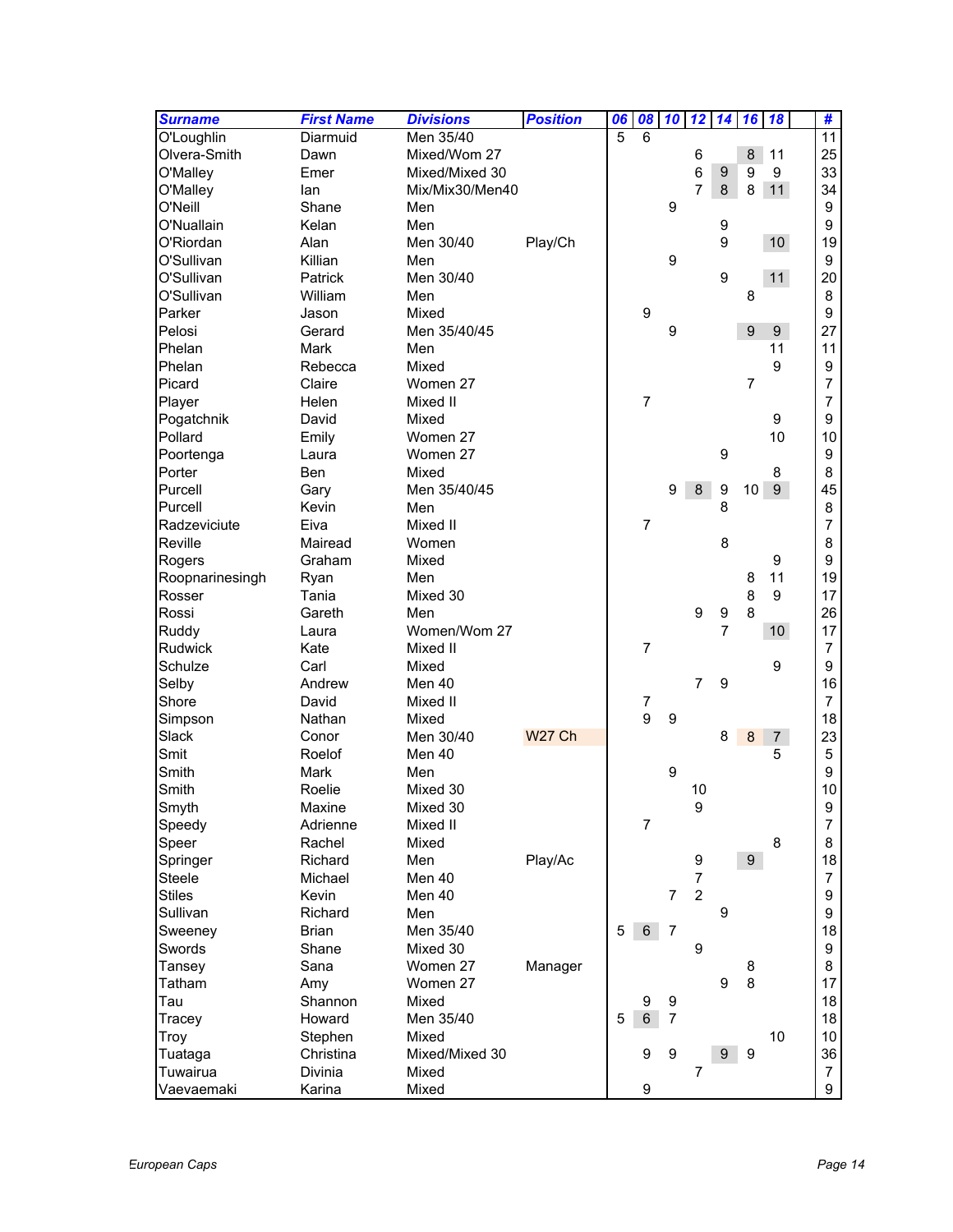| <b>Surname</b> | <b>First Name</b> | <b>Divisions</b>     | <b>Position</b> | 06 l |   |    |    | $10$ 12 14 16 18 |    |
|----------------|-------------------|----------------------|-----------------|------|---|----|----|------------------|----|
| Wall           | <b>Ruth</b>       | Mixed 30/Women Coach |                 |      |   | 10 | -8 |                  | 18 |
| White          | David             | Men 30               |                 |      |   |    | 9  |                  | 9  |
| Whitty         | Rob               | Men 40               |                 |      |   |    | 5  |                  | 5  |
| <b>Wills</b>   | Michael           | Mixed                |                 |      | 9 |    |    |                  | 9  |
| Woolfield      | Mark              | Men/Mixed 30         |                 |      | 9 | 3  | -8 |                  | 20 |
| Wrafter        | Sue               | Women 27             |                 |      |   |    |    |                  |    |
| Wyer           | Kevin             | Men 40               |                 |      |   |    |    |                  |    |
|                |                   |                      |                 |      |   |    |    |                  |    |

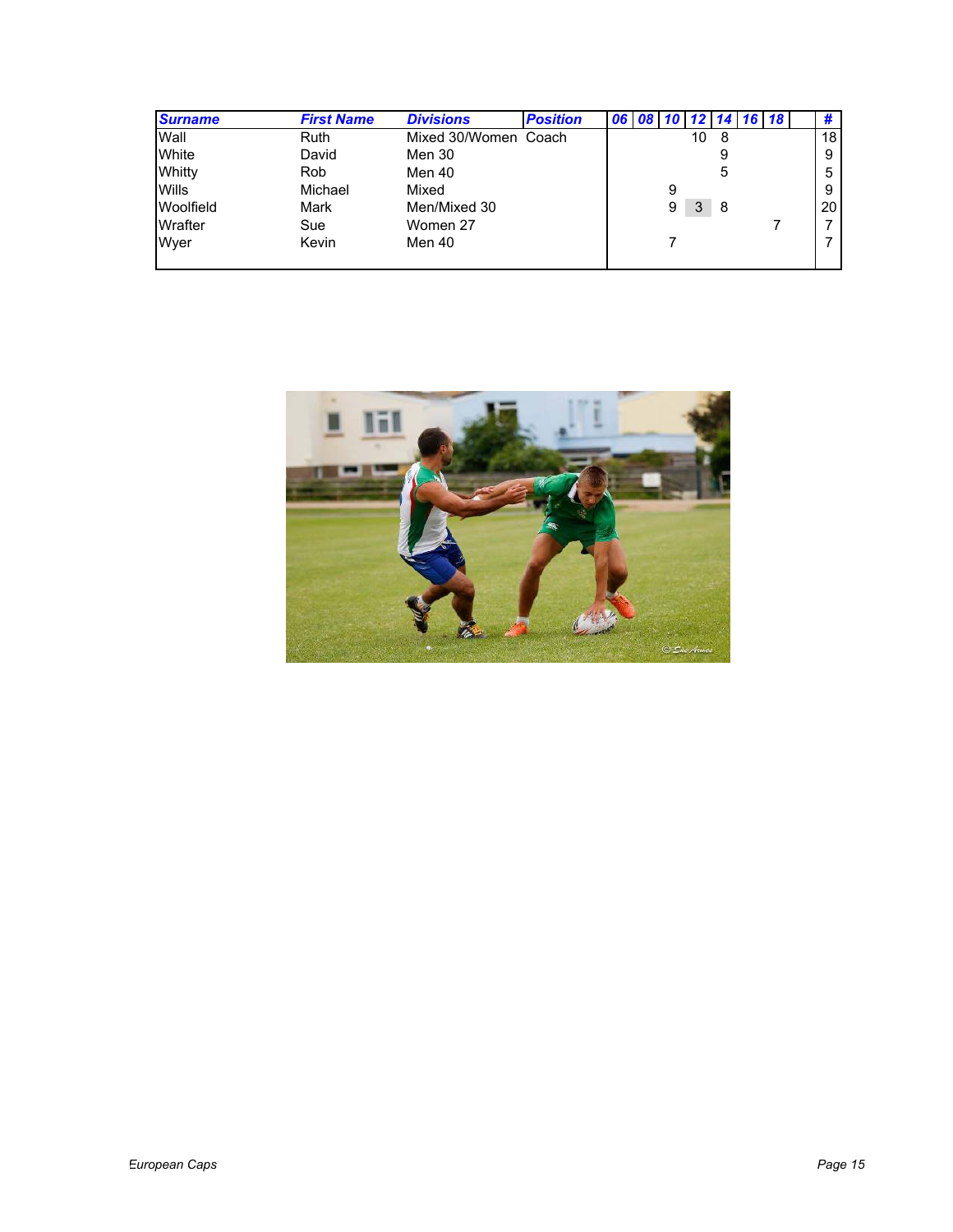#### **HOME NATIONS CUP**

2009 - Glasgow, Scotland 2013 - Dublin, Ireland

| <b>Leading Representatives</b>               |                                    |                                      | <b>Position</b> | 2009        | 2013             | <b>Total</b> |
|----------------------------------------------|------------------------------------|--------------------------------------|-----------------|-------------|------------------|--------------|
| <b>Moss</b><br>O'Donnell<br>Ennis<br>Huggard | Andrew<br>David<br>Frank<br>Martin | Men 40<br>Men 40<br>Men 40<br>Men 40 |                 | 4<br>4<br>4 | 5<br>5<br>5<br>5 | 9            |

| <b>Surname</b>      | <b>First Name</b> | <b>Division</b> | <b>Position</b> | 2009                    | 2013           | <b>Total</b> |
|---------------------|-------------------|-----------------|-----------------|-------------------------|----------------|--------------|
|                     |                   |                 |                 |                         |                |              |
| Agnew               | Garrett           | Men 40          |                 |                         | 5              | 5            |
| Aldous              | Teresa            | Mixed           |                 | 3                       |                | 3            |
| Allen               | David             | Men 40          |                 |                         | 5              | 5            |
| Ashe-Browne         | Peter             | Men 40          |                 | $\overline{4}$          | $\overline{c}$ | 6            |
| Bagnall             | Mark              | Men 40          |                 |                         | 4              | 4            |
| Beagon              | David             | Men             |                 |                         | 5              | 5            |
| <b>Belcher</b>      | Robyn             | Mixed           |                 | 3                       |                | 3            |
| Black               | Federico          | Men 40          |                 |                         | 5              | 5            |
| Boyce               | Ellie             | Women           |                 |                         | 5              | 5            |
| <b>Bradley</b>      | Paul              | MixedMen 35     |                 | 3                       | 5              | 8            |
| <b>Braithwaithe</b> | Glen              | Men             |                 |                         | 3              | 3            |
| Brennan             | Dennis            | Mixsnr          |                 |                         | 3              | 3            |
| Brennan             | Jack              | Men             |                 |                         | 5              | 5            |
| Brown               | Matt              | Men 35          |                 |                         | 5              | 5            |
| Brown               | Paul              | Men 40          |                 | 4                       |                | 4            |
| <b>Budd</b>         | Aoife             | Mixsnr          |                 |                         | 5              | 5            |
| Burke               | Eoin              | <b>Men 35</b>   |                 |                         | 5              | 5            |
| <b>Byrne</b>        | Alannah           | Women           |                 |                         | 5              | 5            |
| <b>Byrne</b>        | Eoin              | Men 35          |                 |                         | 4              | 4            |
| Caldwell            | Sebastian         | Men             |                 |                         | 5              | 5            |
| Camilleri           | Claire            | Mixed           |                 | 3                       | 5              | 8            |
| Carey               | Donncha           | Men 30          |                 |                         | 3              | 3            |
| Carroll             | Liam              | Men 40          |                 | $\overline{\mathbf{4}}$ |                | 4            |
| Chou-Lee            | Jay               | Mixed           |                 | 3                       |                | 3            |
| Clancy              | Dermot            | Men 30          |                 |                         | 4              | 4            |
| Clinch              | Harvey            | Men             |                 |                         | 4              | 4            |
| Comerford           | Elizabeth         | Mixed           |                 |                         | 4              | 4            |
| Condon              | David             | Mixed           |                 |                         | 5              | 5            |
| Conway              | Fergus            | Men 40          |                 | 4                       |                | 4            |
| Corcoran            | Johnny            | Men             |                 |                         | 4              | 4            |
| Corcoran            | Nicola            | Women           |                 |                         | 5              | 5            |
| Costello            | Ceire             | Mixsnr          |                 |                         | 3              | 3            |
| Creig               | Mike              | Mixsnr          |                 |                         | 4              | 4            |
| Curran              | Aaron             | Mixed           |                 | 3                       |                | 3            |
| Dalton              | Craig             | Mixed           |                 | 3                       |                | 3            |
| Darceaux            | <b>Boris</b>      | Men 40          |                 | $\overline{\mathbf{4}}$ |                | 4            |
| Davies              | Michael           | Men 35/40       |                 | $\overline{4}$          | 4              | 8            |
| De Paor             | Catriona          | Women           |                 |                         | 4              | 4            |
| Delaney             | Susan             | Women           |                 |                         | 5              | 5            |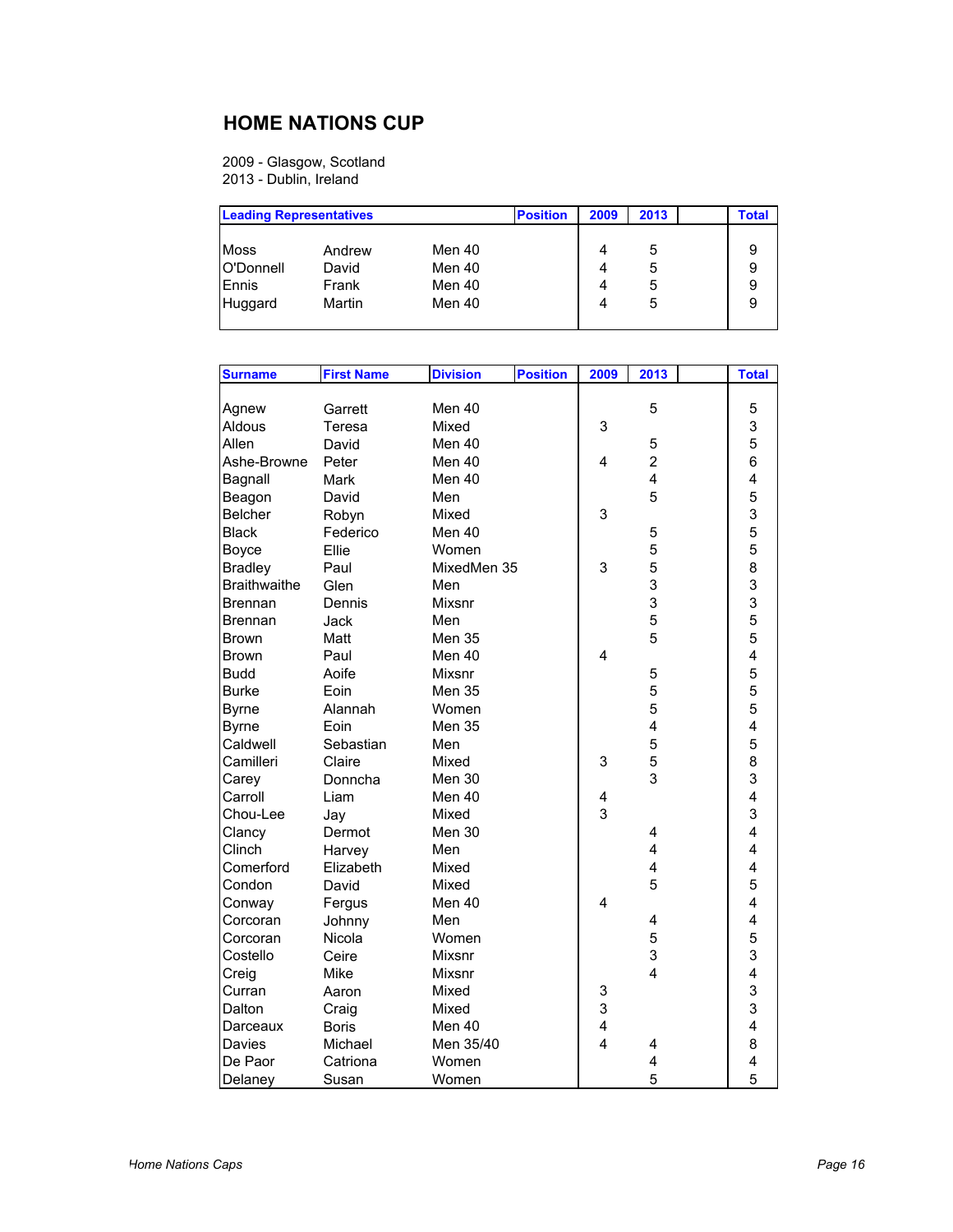| <b>Surname</b> | <b>First Name</b> | <b>Division</b> | <b>Position</b> | 2009                    | 2013 | <b>Total</b>                 |
|----------------|-------------------|-----------------|-----------------|-------------------------|------|------------------------------|
| Dempsey        | <b>Bernie</b>     | Women           |                 |                         | 5    | 5                            |
| Dempsey        | Ciaran            | Men 35          |                 |                         | 4    | 4                            |
| Devitt         | <b>Brian</b>      | Men             |                 |                         | 5    | 5                            |
| Devitt         | Eddie             | Mixed/Mixsnr 30 |                 | 3                       | 5    | 8                            |
| Devlin         | Les               | Men 40          |                 |                         | 4    | 4                            |
| Dowling        | David             | Men 40          |                 |                         | 5    | 5                            |
| Doyle          | Abigail           | Mixed           |                 |                         | 5    | 5                            |
| Elliot         | Philip            | Men 40          |                 | 4                       |      | 4                            |
| English        | Eavan             | <b>Mixsnr</b>   |                 |                         | 5    | 5                            |
| Ennis          | Frank             | Men 40          |                 | $\overline{\mathbf{4}}$ | 5    | 9                            |
| Fanning        | Garreth           | Men 35          |                 |                         | 5    | 5                            |
| Farinella      | Joe               | Men 35          |                 |                         | 5    | 5                            |
| Finn           | Aidan             | Men 35          |                 |                         | 5    | 5                            |
| Fitzgerald     | <b>Brian</b>      | Men             |                 |                         | 4    | 4                            |
| Flood          | Eleanor           | <b>Mixsnr</b>   |                 |                         | 5    | 5                            |
| Flynn          | Cian              | <b>Men 30</b>   |                 |                         | 4    | 4                            |
|                |                   | Men 30          |                 |                         | 4    | 4                            |
| Gibney         | Ronan             | Men 40          |                 |                         |      |                              |
| Gilbourne      | Peter             |                 |                 |                         | 5    | 5<br>$\overline{\mathbf{4}}$ |
| Gleeson        | John              | Men 40          |                 | 4                       |      |                              |
| Glenn          | Alan              | Men             |                 |                         | 3    | 3                            |
| Gorman         | Eimear            | Mixsnr          |                 |                         | 5    | 5                            |
| Gorman         | James             | Mixsnr          |                 |                         | 5    | 5                            |
| Greene         | Devin             | Mixed           |                 |                         | 5    | 5                            |
| Hanaghan       | Lucie             | Women           |                 |                         | 5    | 5                            |
| Hanby          | Louise            | Women           |                 |                         | 5    | 5                            |
| Hankins        | Tim               | <b>Men 35</b>   |                 |                         | 5    | 5                            |
| Haugh          | Alan              | Men 30          |                 |                         | 4    | $\overline{\mathbf{4}}$      |
| Herangi        | Peter             | Mixed           |                 | 3                       |      | 3                            |
| Hickey         | Rory              | Men 40          |                 | $\overline{\mathbf{4}}$ | 1    | 5                            |
| Hogan          | Niamh             | Women           |                 |                         | 4    | $\overline{\mathbf{4}}$      |
| Huggard        | Martin            | Men 40          |                 | 4                       | 5    | 9                            |
| Huxham         | Julie             | Women           |                 |                         | 5    | 5                            |
| Iszeham        | Al Jeffery Mohd   | Mixed           |                 |                         | 4    | 4                            |
| Jackman        | Erik              | Mixed           |                 | 3                       |      | 3                            |
| Joyce          | Anthea            | Mixsnr          |                 |                         | 4    | 4                            |
| Kehoe          | David             | Men             |                 |                         | 4    | 4                            |
| Kelly          | Niamh             | Mixsnr          |                 |                         | 4    | 4                            |
| Langford       | Andy              | Mixed           |                 |                         | 5    | 5                            |
| Leung          | <b>Nick</b>       | Men             |                 |                         | 5    | 5                            |
| Leveau         | <b>Brian</b>      | Men             |                 |                         | 4    | 4                            |
| Luttig         | Albert            | Men             |                 |                         | 4    | 4                            |
| Madden         | Marcus            | Mixed           |                 |                         | 3    | 3                            |
| Mannion        | Carmel            | Women           |                 |                         | 5    | 5                            |
| Masterson      | Kevin             | Men             |                 |                         | 5    | 5                            |
| McAllion       | Seamus            | Men 40          |                 | 4                       |      | $\overline{\mathbf{4}}$      |
| McCloy         | Tobin             | Men 30          |                 |                         | 4    | $\overline{\mathbf{4}}$      |
| McDowell       | Jenny             | Mixed           |                 |                         | 3    | 3                            |
| McKay          | Hannah            | Women           |                 |                         | 5    | 5                            |
| McLaughlin     | Ashley            | Mixsnr          |                 |                         | 3    | 3                            |
| McVeigh        | Cahal             | Men 30          |                 |                         | 4    | 4                            |
| Moss           | Andrew            | Men 40          |                 | 4                       | 5    | 9                            |
| Murray         | <b>Myles</b>      | Men             |                 |                         | 5    | 5                            |
| Nathan         | Aroha             | Mixed           |                 |                         | 3    | 3                            |
| Noble          | <b>Brian</b>      | Men 30          |                 |                         | 3    | 3                            |
| O'Byrne        | Deanna            | Mixed           |                 |                         | 5    | 5                            |
|                |                   |                 |                 |                         |      |                              |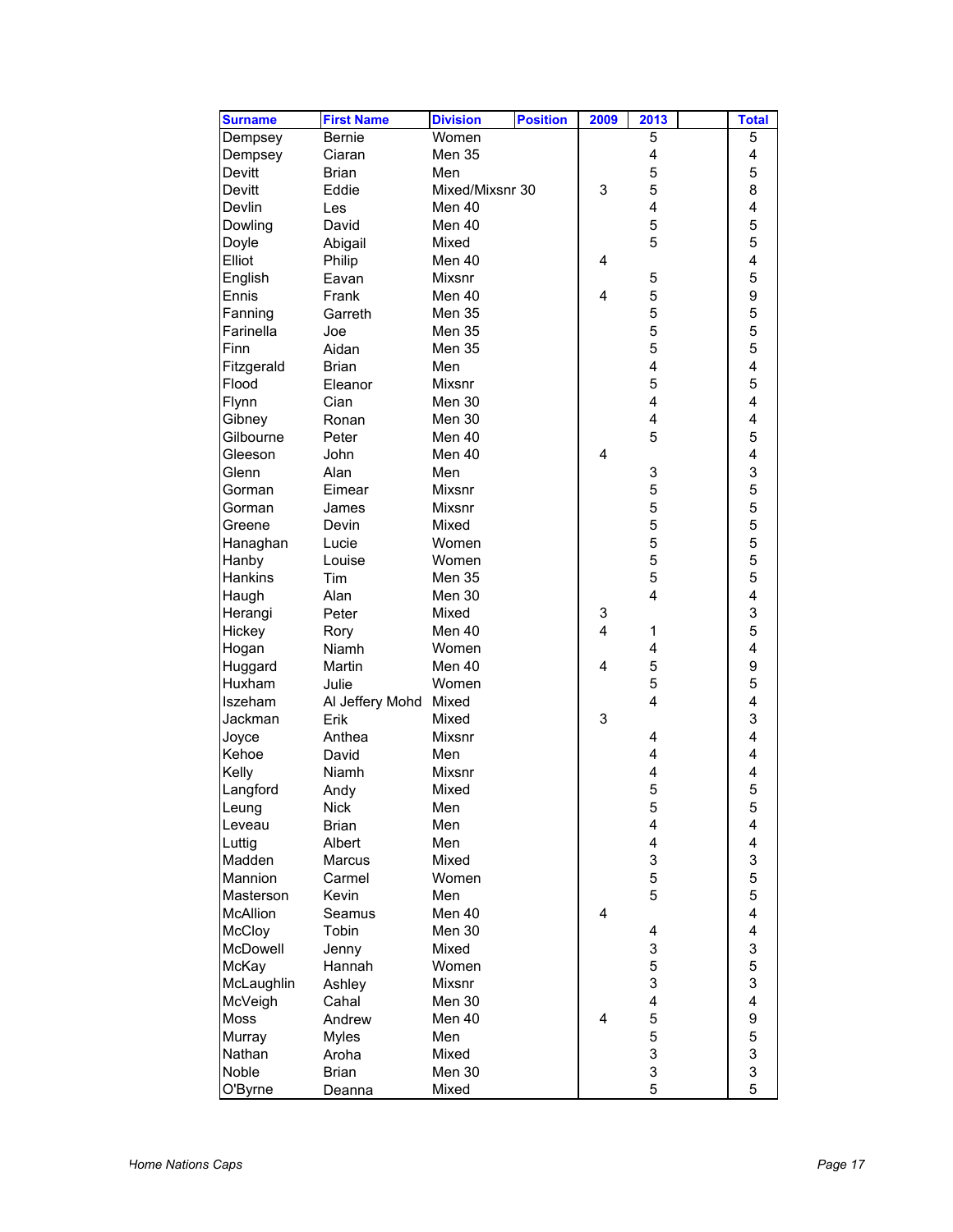| <b>Surname</b> | <b>First Name</b> | <b>Division</b> | <b>Position</b> | 2009 | 2013                    | <b>Total</b>            |
|----------------|-------------------|-----------------|-----------------|------|-------------------------|-------------------------|
| O'Byrne        | Emma              | Mixed/Mixsnr    |                 | 3    | 4                       | 7                       |
| O'Byrne        | Katie             | Mixed           |                 | 3    | 5                       | 8                       |
| O'Cleirigh     | Colm              | Mixed           |                 | 3    |                         | 3                       |
| O'Connor       | Denis             | Men 30          |                 |      | 4                       | 4                       |
| O'Dea          | Liam              | Men             |                 |      | 4                       | 4                       |
| O'Donnell      | David             | Men 40          |                 | 4    | 5                       | 9                       |
| O'Hanrahan     | Eamonn            | <b>Men 35</b>   |                 |      | 5                       | 5                       |
| O'Malley       | Emer              | Mixed           |                 |      | 5                       | 5                       |
| O'Malley       | lan               | Mixed           |                 |      | 5                       | 5                       |
| O'Malley       | Shane             | Men 30          |                 |      | $\overline{\mathbf{4}}$ | 4                       |
| O'Neill        | Jane              | Mixed           |                 | 3    |                         | 3                       |
| O'Riordan      | Alan              | Men 30          |                 |      | 4                       | 4                       |
| O'Sullivan     | Patrick           | Men 30          |                 |      | 4                       | 4                       |
| Pelosi         | Gerard            | Men 40          |                 |      | 5                       | 5                       |
| Purcell        | Gary              | Men 40          |                 |      | 5                       | 5                       |
| Shore          | David             | Mixed           |                 | 3    |                         | 3                       |
| Slack          | Conor             | Men 30          |                 |      | 4                       | 4                       |
| Smit           | Roelie            | Mixsnr          |                 |      | 5                       | 5                       |
| Smith          | Barry             | Men 35          |                 |      | 4                       | 4                       |
| Smith          | Dawn              | Mixed           |                 |      | 5                       | 5                       |
| Smyth          | Max               | Women           |                 |      | 4                       | 4                       |
| <b>Stiles</b>  | Kevin             | Men 40          |                 |      | $\overline{\mathbf{4}}$ | $\overline{\mathbf{4}}$ |
| Sweeney        | <b>Brian</b>      | Men 40          |                 | 4    |                         | 4                       |
| Swords         | Shane             | Men 35          |                 |      | 5                       | 5                       |
| Tomare         | Marty             | <b>Men 35</b>   |                 |      | 5                       | 5                       |
| Tracey         | Howard            | Men 40          |                 | 4    |                         | 4                       |
| Tualega        | Pourmare          | Men 35          |                 |      | 4                       | $\overline{\mathbf{4}}$ |
| Tuataga        | Christina         | Women           |                 |      | 5                       | 5                       |
| Wason          | Sean              | Mixed           |                 |      | 3                       | $\overline{3}$          |
| White          | David             | Men 30          |                 |      | 4                       | $\overline{\mathbf{4}}$ |
| White          | Lucianne          | Women           |                 |      | 3                       | 3                       |
| Wills          | Michael           | <b>Mixsnr</b>   |                 |      | 5                       | 5                       |
| Woolfield      | Mark              | <b>Mixsnr</b>   |                 |      | 5                       | 5                       |
|                |                   |                 |                 |      |                         |                         |